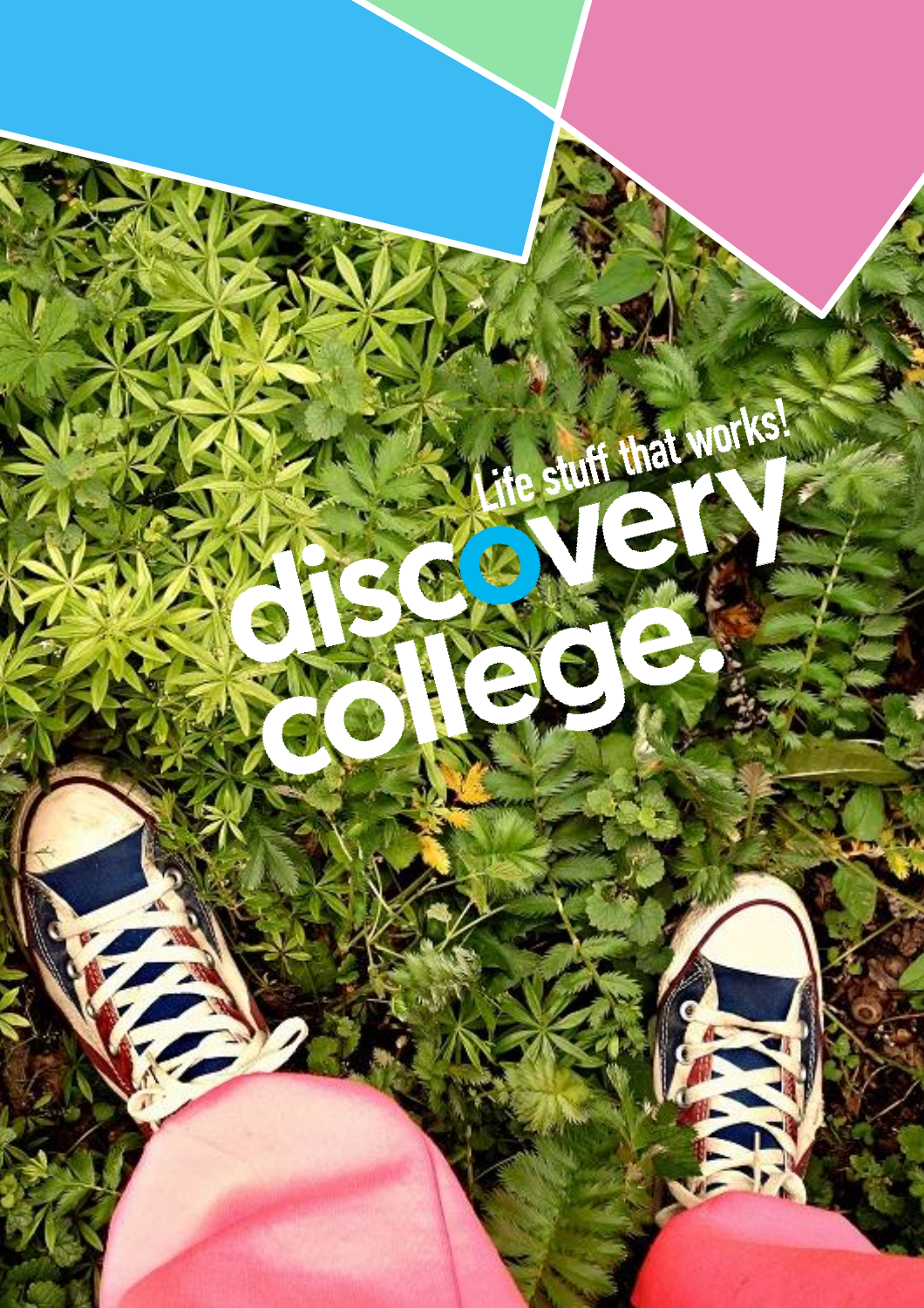

**discovery college** is a place where people come together to learn from each other, share experiences, and reach new understandings of mental health.

We run courses for anyone who wants to learn more about mental health.

Our courses are made, run, and attended by people with varied experiences in mental health, who share their knowledge of what works.

**discovery college** is an initiative of Alfred Health and works in partnership with headspace National to deliver and create courses for and with young people, professionals, and the community.

### **Acknowledgement of Country**

**discovery college** acknowledges the traditional custodians of the land we gather on. We would like to pay our respects to the Elders past, present and emerging.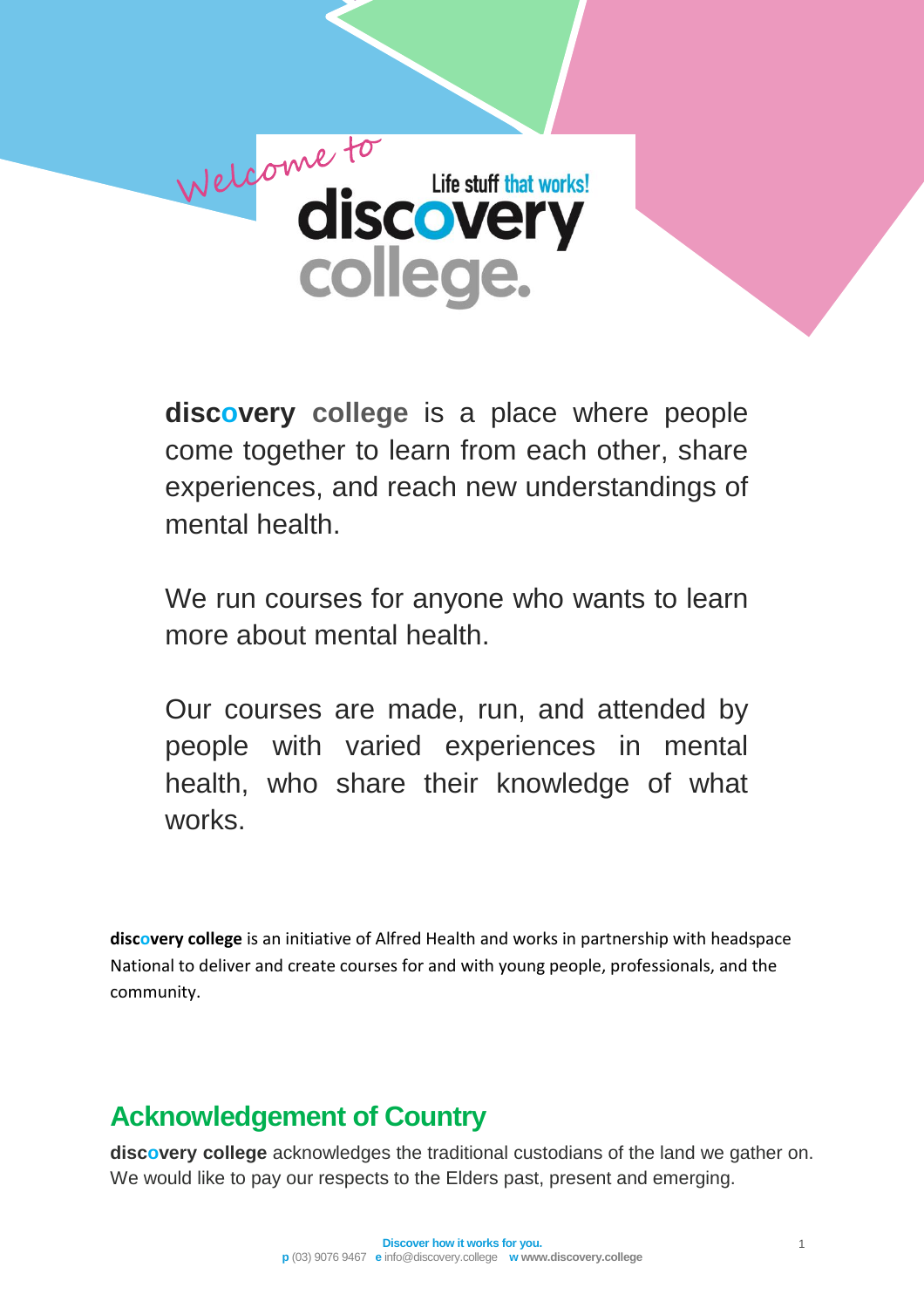# **How to use this course guide**

In this guide, you'll find:

#### **Info about discovery college PAGE 1 – 5**

**A list of all our courses PAGE 6 – 15** *To help you decide what to attend*

**A list of our Recovery Educators PAGE 16 – 20** *Find out who co-facilitates and builds our courses*

## You'll also need an **enrolment form** And our **current timetable**

There should be copies included with this course guide but if not, just email us and we will send you some!

*We run different courses at various locations in community spaces (like headspace) throughout the year. Our new timetable usually comes out 3 or 4 weeks before the start of the new term.*

If you need a hand, feel free to get in touch! Email **[info@discovery.college](mailto:info@discovery.college)** or call **(03) 9076 9476**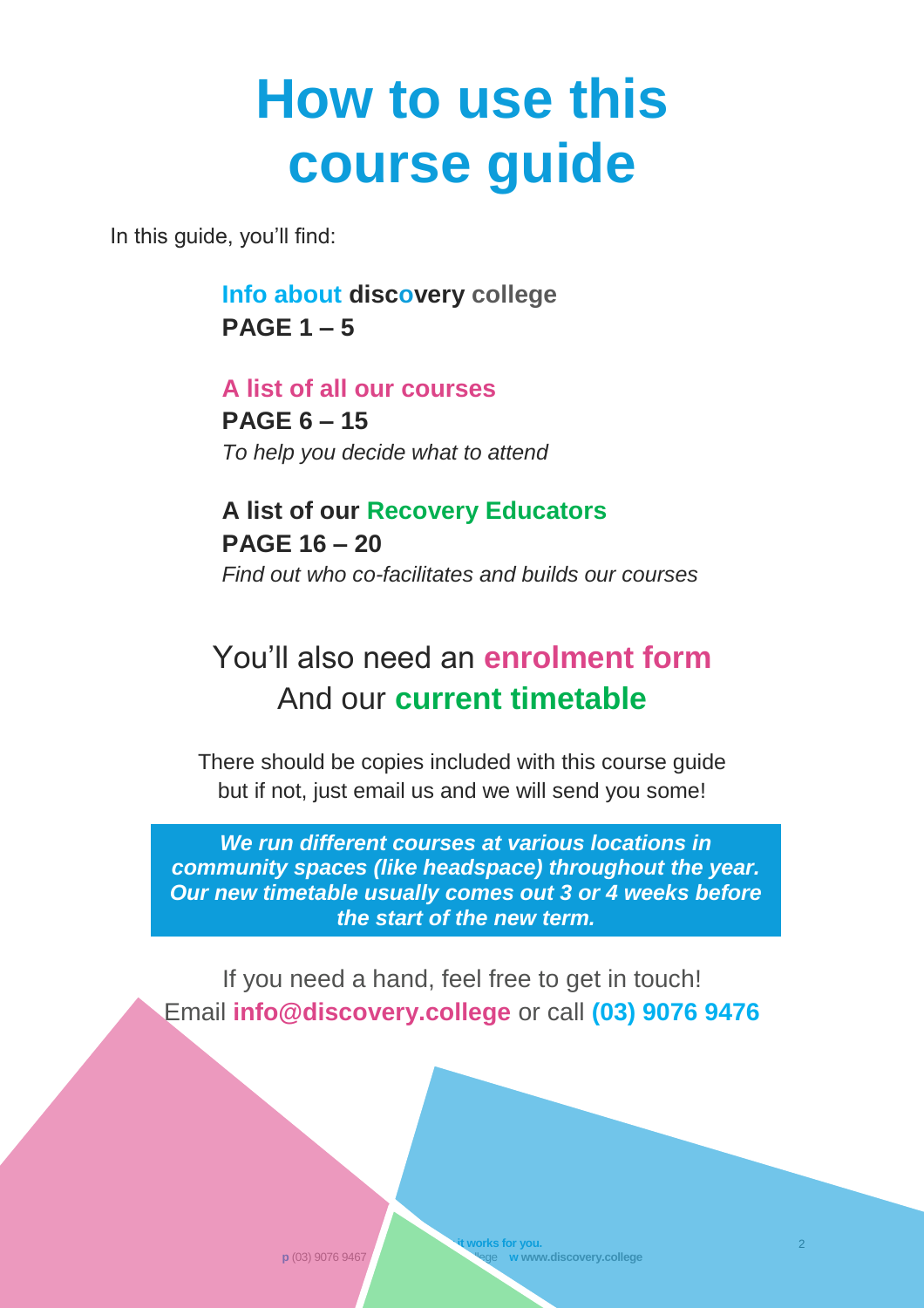# **Who can come to a course?**

young people – caregivers – professionals – queer people – neighbours – parents aboriginal people - someone who feels isolated - social workers – students - new Australians - people with disabilities – teachers - community members – siblings - people without a

- people diagnosed with bipolar and the bipolar section of the bipolar section of the bipolar section of the bipolar section of the bipolar section of the bipolar section of the bipolar section of the bipolar section of th

#### non-binary people and the set of the someone on-binary people and the someone only and the someone who's been  $\mathsf{ANV}\mathsf{O}\mathsf{P}\mathsf{P}$  through the system – grandparents - **people without jobs** – artists - hospitality **And it's free!** Workers - policy makers - people  $\overline{u}$   $\overline{u}$   $\overline{u}$   $\overline{v}$   $\overline{v}$  who have experienced Anyone!

diagnosis – https://www.indiagnosis – psychiatrists - people with a learning and the state of the difficulty – refugees loss – community development workers

someone who's experienced trauma – cousins – receptionists - aunts and uncles – psychologists - people with social anxiety – posties – GPs – backpackers – lawyers - firefighters – principals – soldiers – athletes - people who got diagnosed and feel lost ministers... anyone – and it's free!...

*NOTE for Under 18s:* We might need someone to co-sign your enrolment form. Give us an email or a call to chat about it!

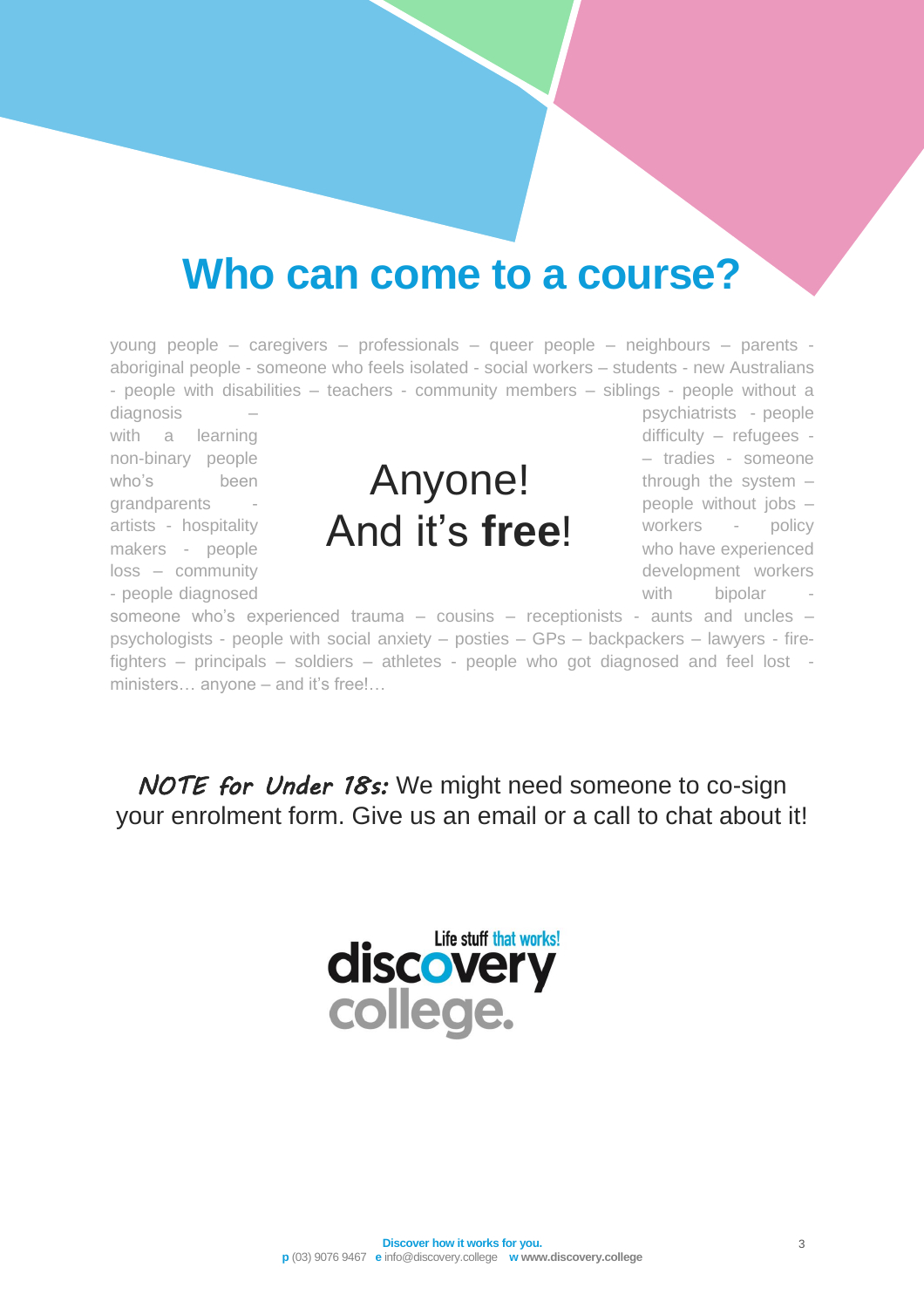# **Why come to a course?**

#### **You tell us**

- Have you tried mental health stuff that hasn't worked for you?
- Just want to learn some new things about mental health?
- Are you interested in hearing lots of different ideas about mental health?
- Do you hate it when you're told what the "right" answer is?
- Ever felt that your ideas about mental health are weird or wrong?

#### **Find what works for you**

We reckon there are lots of different ways of thinking about mental health – there are no rights or wrongs, only what works for you!

**discovery college** is a place where you can hear about and explore the topic from lots of different perspectives (and bring your own) and then decide for yourself what you're going to take with you and what you can leave behind.

#### **Co-Production** *(Different kinds of people working together!)*

We equally value the knowledge of people who have lived through mental health challenges and the knowledge of professionals. That's why our courses are made and run by people with lots of different experiences with the topic.

> Our courses are always run by at least one **expert by experience**

and **expert by profession** in equal partnership.

*I'm still not sure this is for me…* Feel free to give us a call or email to chat about what you're thinking. Or don't – you choose!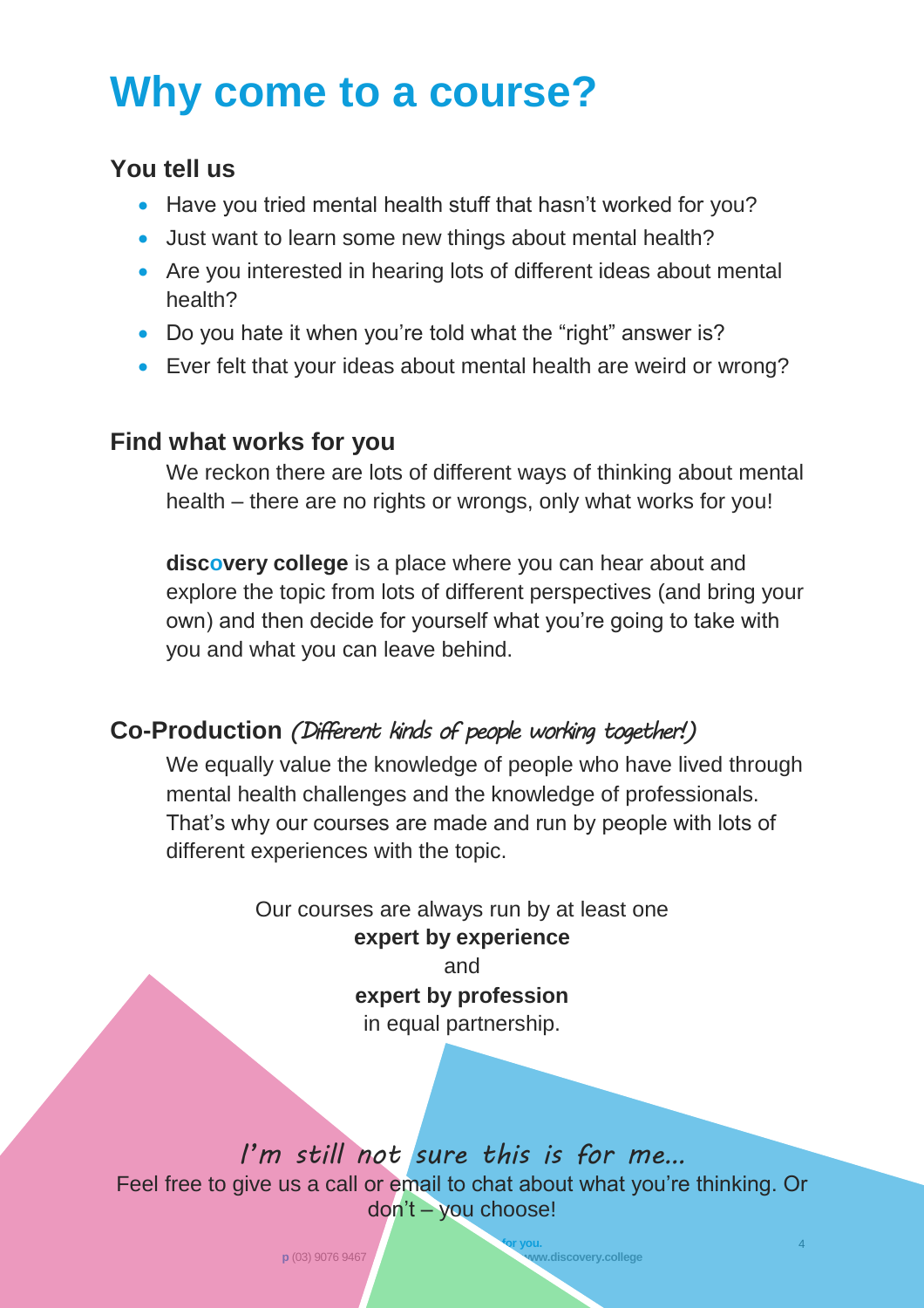# **How do I get involved?**

- 1. Choose the course / courses you're interested in
	- Look at the current timetable pick a topic and pick a time
	- Look at the course list for more information on the course
- 2. Fill in an enrolment form
	- Paper version *should be folded in this course guide!*
	- Online version **[www.discovery.college](http://www.discovery.college/)** or email **[info@discovery.college](mailto:info@discovery.college)**
- 3. Email form to **[info@discovery.college](mailto:info@discovery.college)**

## *Or just give us a call!*

We can enrol you over the phone! Call or email us to organise **(03) 9076 9467 [info@discovery.college](mailto:info@discovery.college)**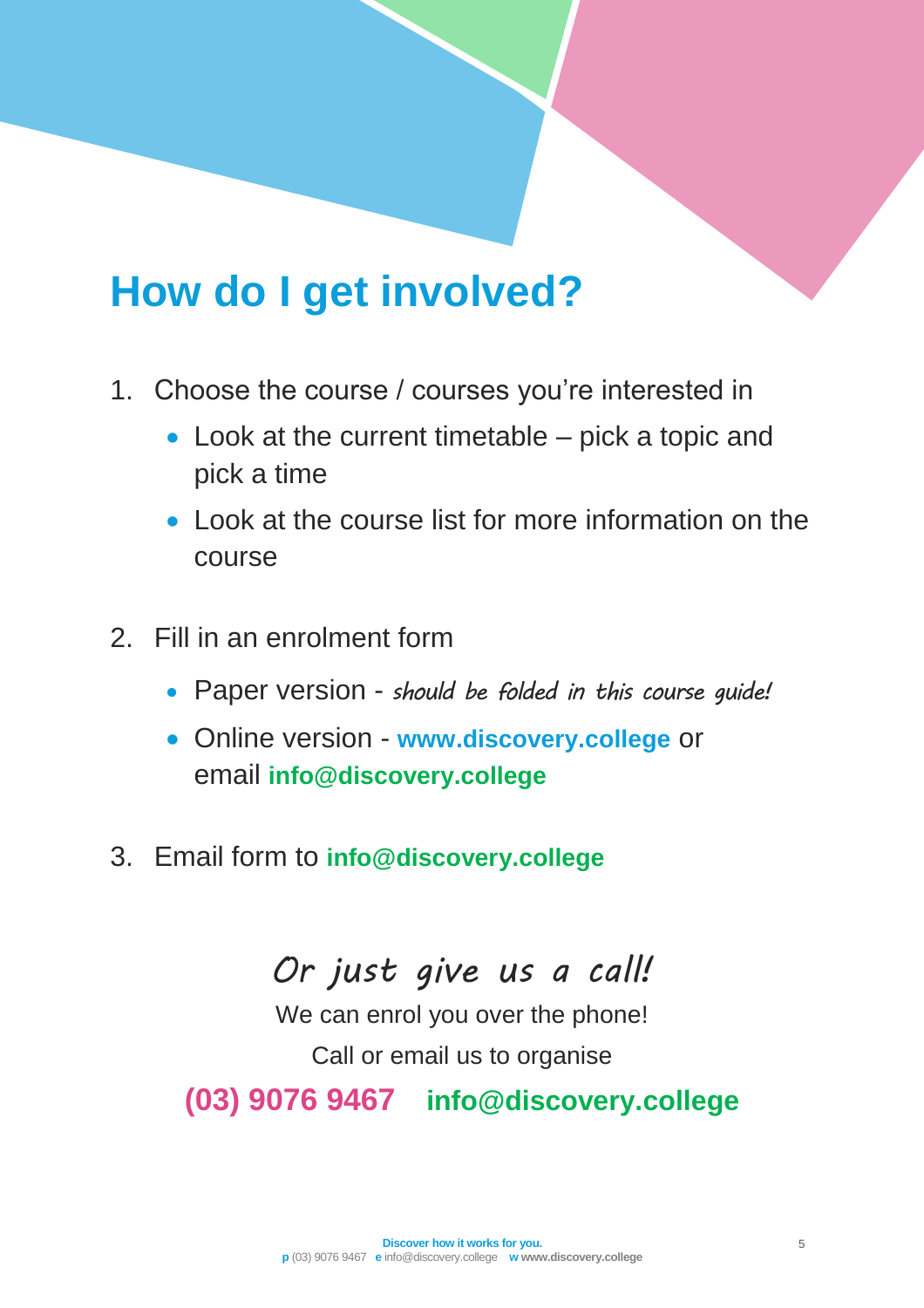# **Courses**

# *These are the courses we offer!*

Note: Not all courses are offered every term – see the current timetable for more info!

### **REFRAMING**

- Breaking the Taboo: Giving a voice to the topic of suicide
- In Someone Else's Shoes: Different ways of understanding
- Mind + Body: Nutrition
- Taking the Edge Off: Let's talk about drugs and alcohol
- Understanding Self-Harm
- What is it About Medication?
- What is a Diagnosis?

#### **EXPLORING**

Taking Charge of Your Own Health

### **DEVELOPING**

- In Your Write Mind: Exploring creative writing and recovery
- Making Sense of Your Senses
- Mind + Body: Exercise
- **Mindfulness**
- What is Creativity?

### **SUPPORTING**

 Managing the Ripple Effect of Mental Health: Strategies for friends, family, and the health care team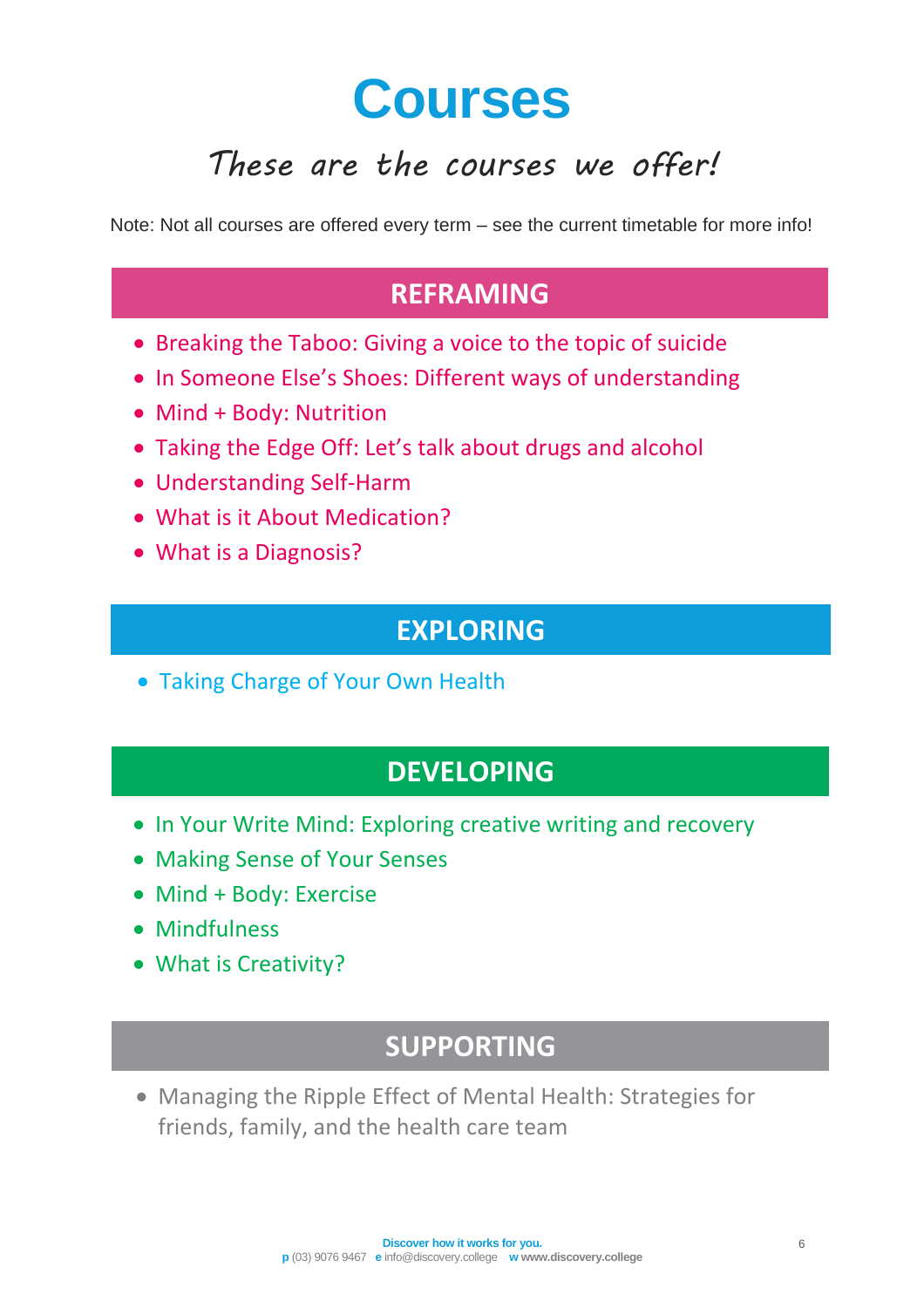# **REFRAMING**

*How can we think differently about our experiences?*

These courses approach mental health topics with curiosity – their aim isn't to present one fixed view on mental health, but to REFRAME mental health through the many different perspectives and experiences that are present in each topic.

#### *This course is great if you…*

 Think it's time to start having open and honest conversations about suicide:

This is a topic we often feel like we're unable to talk about, so we're opening up a safe space to gently and compassionately discuss the different experiences and perspectives related to suicide

 Want to hear from people who have been affected by suicide or suicidal thoughts:

The facilitators will share some of their own experiences, but you'll also get to hear different perspectives from different people who have been impacted by suicide or suicidal thoughts.

 Are looking for ways to start your own conversations about suicide:

The course will explore the impact of suicide for individuals, friends, and families, health professionals, and broader community. We'll have a think about how we feel supported and how we might support others by opening up communication.

Giving a voice to the topic of suicide Giving a voice to the topic of suicide Breaking the Taboo: **Breaking the Taboo**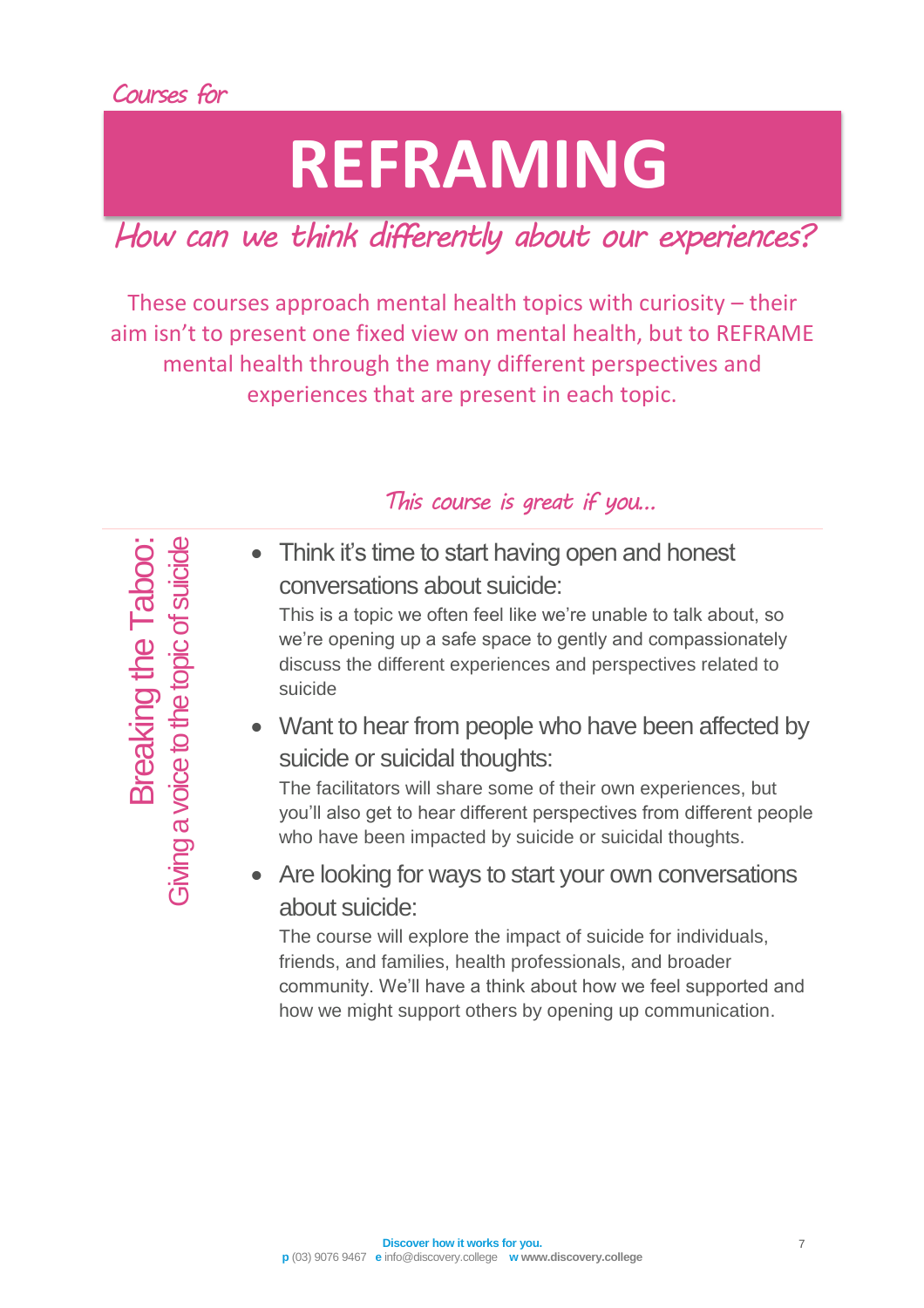• Think that there are a lot of different ways to think about mental health:

Everyone has a different perspective and experience of mental health and all of them are welcome in this course. You will have the opportunity to draw on different frameworks to develop your own unique understanding of mental health and wellbeing.

• Sometimes feel challenged by other people's views on mental health:

We are beginning to understand the value of exploring and being open to different ways of interpreting people's experiences. The course offers space to listen to others ideas, to express your own, and consider helpful ways to communicate ideas about mental health.

- Want to know more about discovery college: All our courses look at different ideas in mental health, but this is a great one to try if you're still not sure what that really means.
- Wonder where our ideas about food and nutrition come from:

Our ideas about nutrition can be influenced and shaped in many ways. We will examine the many different factors that contribute to how food makes us feel and the choices we make.

• Think there might be a relationship between food and feelings:

We will consider the impact of emotions, stigma, and values have on the way we relate to food and nutrition. We'll reflect on the evidence surrounding nutrition for health and wellbeing as well as stories of people who have experienced a link between their mental health and their relationship with food and nutrition.

 Think there might be more to nutrition than GOOD or BAD food:

We're going to consider multiple ways of thinking about nutrition. Everyone will have the chance to share in their personal values and experiences, and connect with others around their similarities as well as their differences and consider if there really is one right way to think about nutrition or many.

In someone else's shoes:

n someone else's shoes

Different ways of understanding

**Different ways of understanding**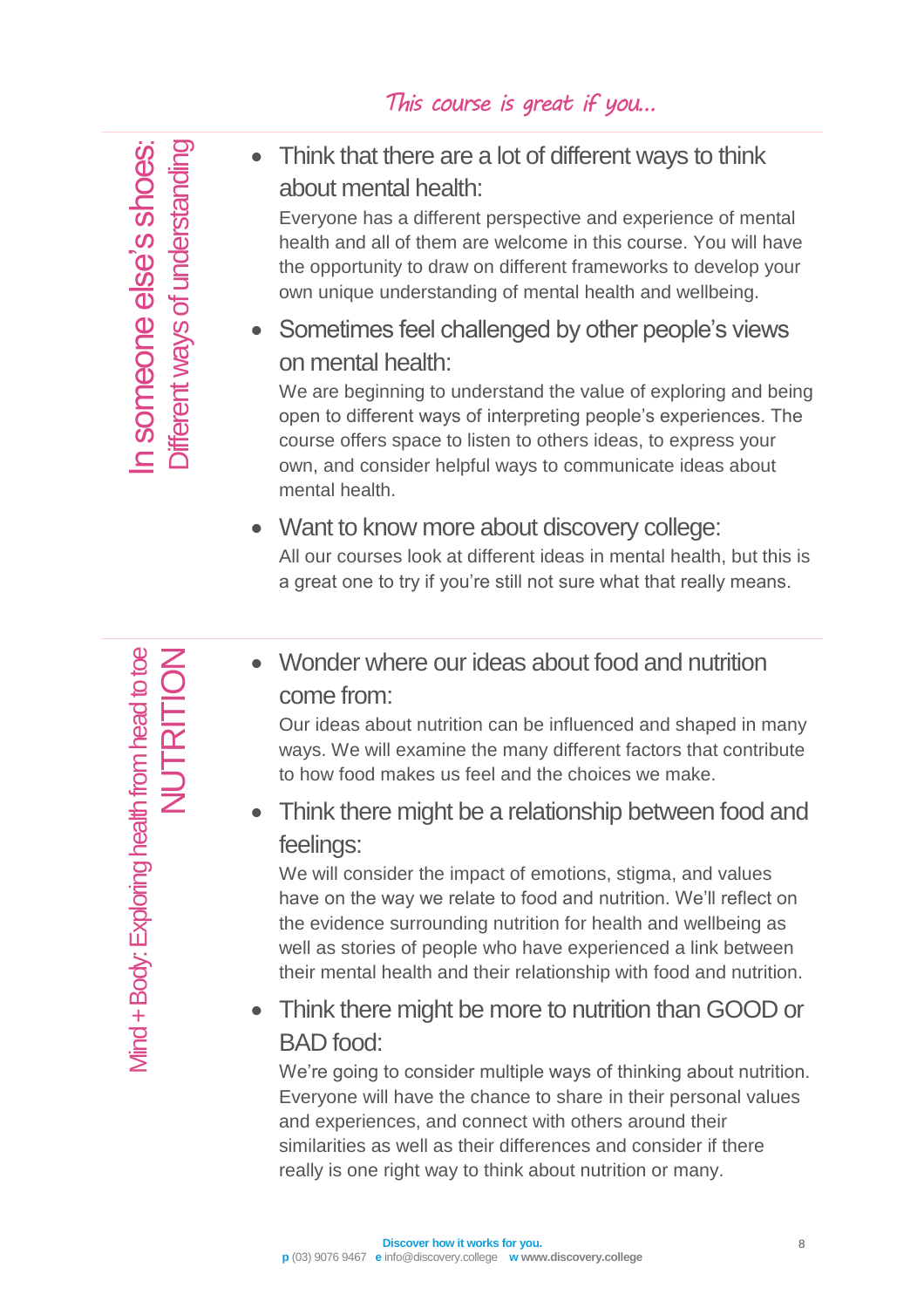• Are keen to explore diverse experiences around drugs and alcohol:

There is a lot of stigma and judgement around drugs and alcohol. This course hopes to open up a space to discuss openly emotional, physical, cultural and societal ideas around drugs, alcohol and what it all means in relation to mental health.

• Could find meaning from hearing other people's experiences:

By bravely sharing in a variety of lived and professional experiences, we hope to explore ways to have more compassionate conversation around drugs and alcohol, whether you are facing your own challenges, or supporting or working with someone who is.

 Would like to explore ideas about how to treat, manage or support drug and alcohol use: Through valuing the lived and professional experience voices in

relation to substance use, we open up a space to explore tools, techniques and strategies for treating, managing or supporting the experience of addiction and dependency.

• Would like to have more open and compassionate conversations about self-harm:

It can be difficult to explore self-harm but by creating a space to safely share in different perspectives around language, stereotypes and experiences we can be hopeful in doing so in our own lives.

• Are interested in hearing a range of perspectives about self-harm:

This course will explore facts, myths and functions of self-harm from a range of lived and professional experiences to encourage a broader and gentler understanding of self-harm.

 Would like to explore ideas about how to treat, manage or support self-harm:

Through honouring the lived and professional experience voices in relation to self-harm, this course will open up a space to explore tools, techniques and strategies for treating, managing or supporting the experience of self-harm.

Taking the Edge Off:

**Taking the Edge Off** 

Let's talk about alcohol and other drugs

et's talk about alcohol and other drugs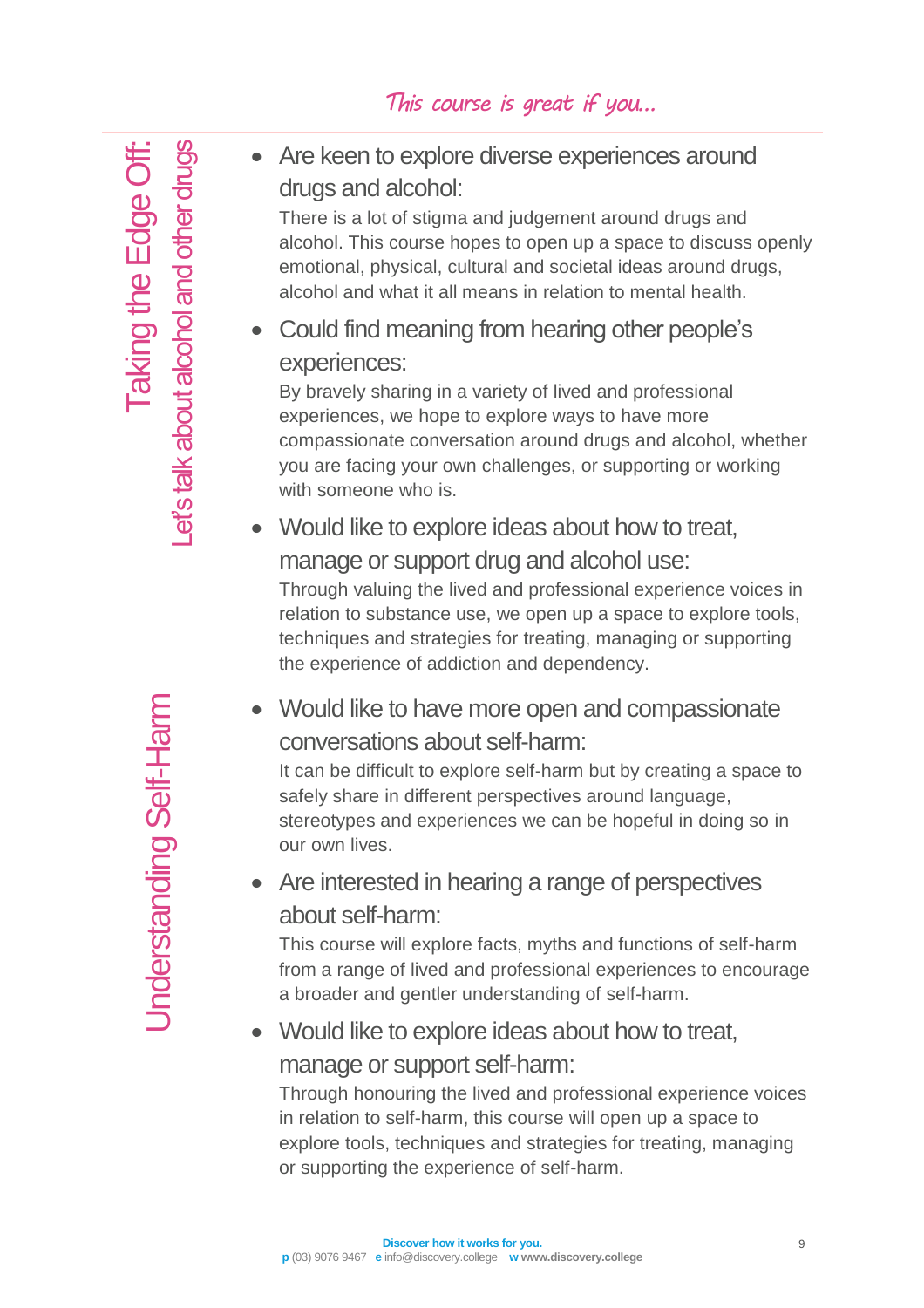**What is it About Medication?** What is it About Medication?

- Have got some thoughts about medication and mental health, but are open to hearing some different ones: This course gives you the chance to hear different lived experience and professional views on medication. The conversation will be had in a way that is open and respectful, but also engaging and interactive!
- Feel confused about the choice to take medication: We want to recognise that there is no single view on the role of medication in mental health. Hopefully by hearing some different perspectives, you'll be able to find some ideas that work for you.
- Want to learn about medication and mental health: We're going to explore the role of medication in mental health. We probably won't look specifically at individual medications, but we will share in different ideas about how and why medication is and isn't used by individuals.
- What is a Diagnosis? What is a Diagnosis?<br>Panel discussion
- Want to hear what diagnosis means to a range of different people: In this panel discussion, we'll open up a space to explore the value, meaning and worth for those impacted by diagnosis and those working with or supporting them.
- Wonder what a diagnosis even means: Diagnosis can be grounding, confounding, confusing or scary. Is it fixed or does it change over time? What is the actual role of diagnosis? Is it fact or opinion? This space will explore many of these questions by looking at the value, impact or meaning that diagnosis can have for people.
- Wonder how we might get a better understanding of diagnosis for the future: The panel members will consider the future of diagnosis in mental health, and what we can do in the meantime to get a better or different understanding of a diagnosis.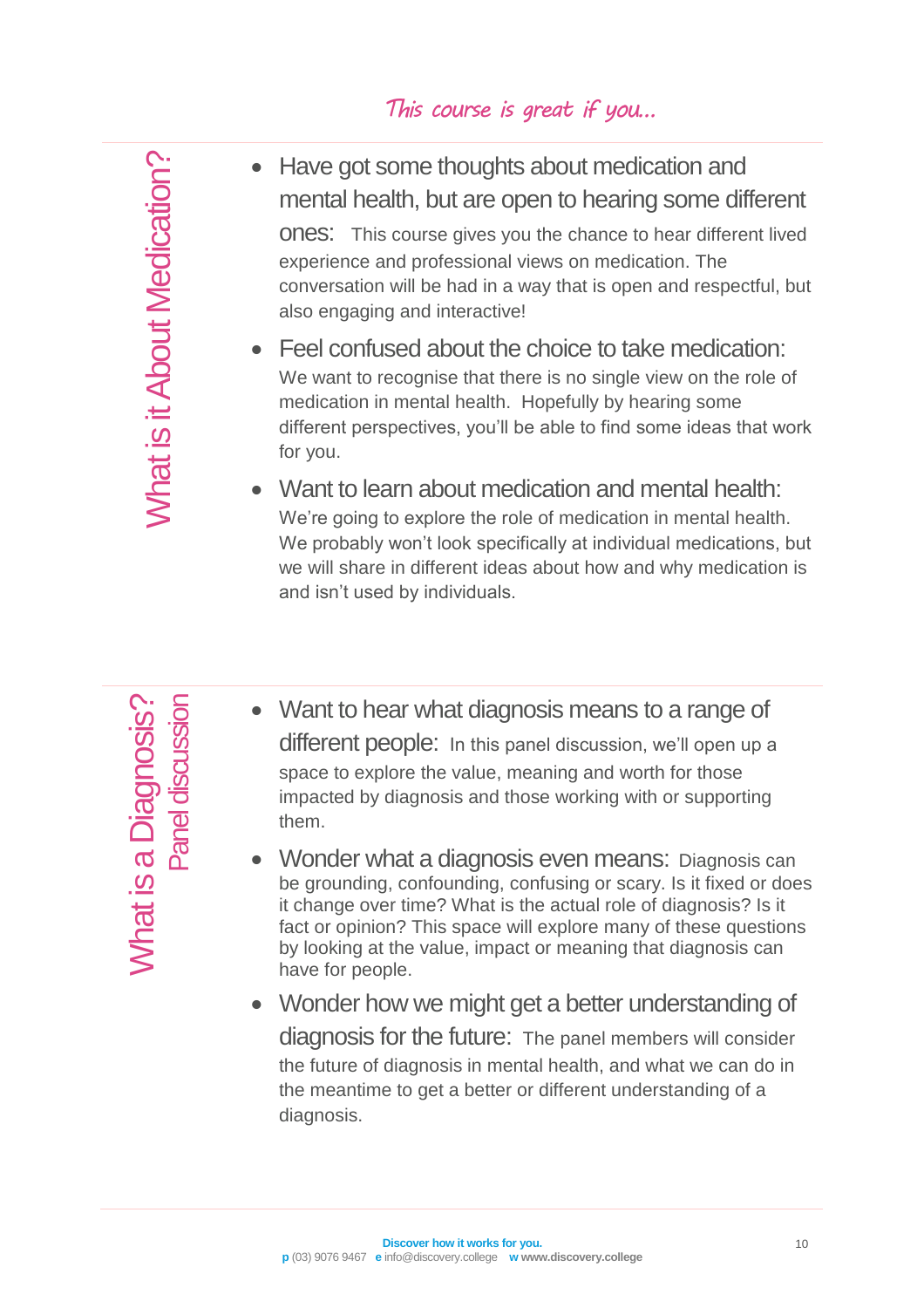# **EXPLORING**

# *How do we live a meaningful life?*

These courses provide a space to EXPLORE topics about personal meaning and identity through various different perspectives and frameworks. They invite you to think about strengths-based approaches to mental health and well-being, and look at spaces for growth and development.

#### *This course is great if you…*

 Want to talk about who is responsible for someone's health:

Who gets to make health decisions for us? What role does a support network play in making choices? What is the responsibility of doctors and health workers? We're going to talk about the roles and responsibilities we each have for our own health and well-being and that of those that we support and care for

 Are interested learning about how health and wellbeing support tools can be used:

The facilitators will talk about some strategies and skills they know of and have found useful, so that you can walk away with some ideas about where to start taking charge.

 Think people should get to make choices about the best way to support their own health and wellbeing: **discovery college** is all about finding what works for you, so we'll also talk about how feeling empowered and like you have control over what happens to you and how you look after yourself can be valuable.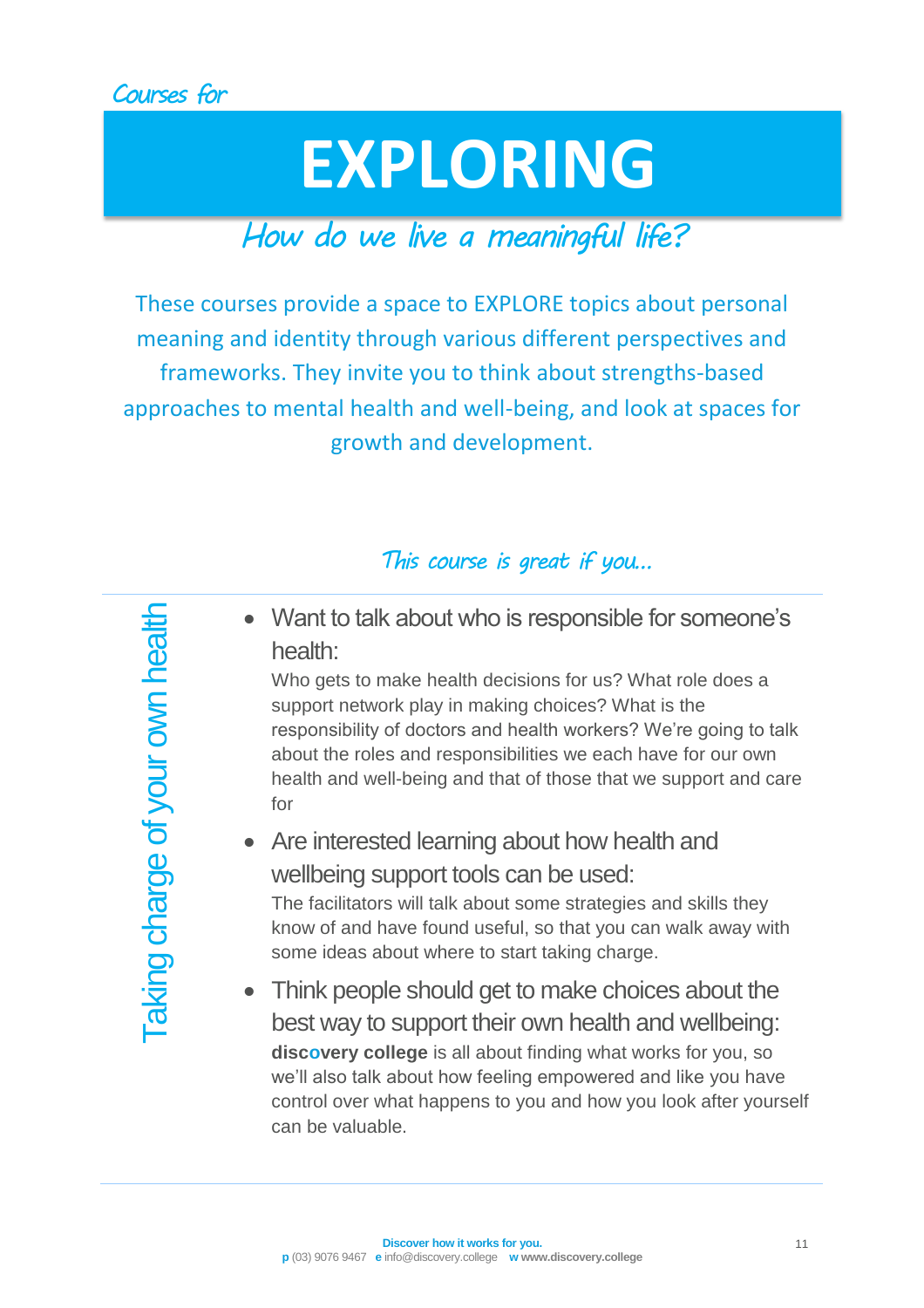*Courses for*

In Your Write Mind:

In Your Write Mind:

Exploring creative writing and recovery

Exploring creative writing and recovery

# **DEVELOPING**

## *Skills and strategies, stuff to do and try*

In these courses you'll explore and DEVELOP new skills and strategies that can support mental health. Each course invites you to play and experiment to find out what works for you while hearing about experiences of those who have worked with the techniques.

#### *This course is great if you…*

- Are looking for a new tool for self-expression: We're going to think and talk about how writing can be a powerful means of self-expression and communication of thoughts, ideas, sensations and feelings.
	- Want to give some creative writing a go and learn how it might be linked with recovery:

Through creative and practical experiences within the learning space we want to explore and recognise how writing can be a tool to develop a greater understanding of ourselves, others and mental health and wellbeing.

• Care about sharing in stories of hope and recovery: This course aims to create a safe and comfortable space to explore and share diverse perspectives, perceptions and stories through writing. The facilitators will all bring their experiences to share and explore.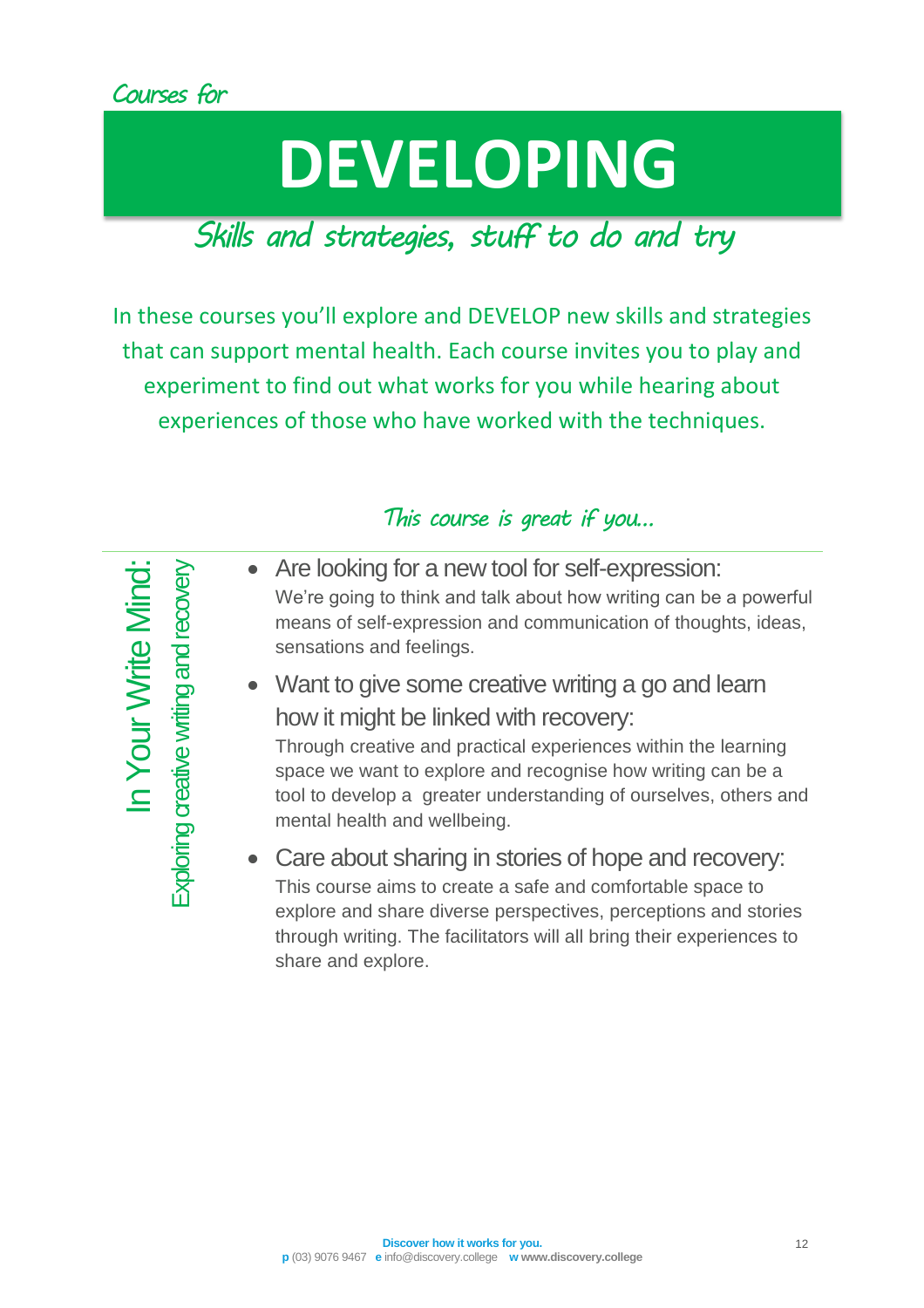• Want to know how what's around us affects our health and wellbeing:

We're going to build an awareness of how environments and external influences can impact us. You will also get some insight into the science behind sensory modulation.

 Have ever wondered about the different ways people experience the world:

This course might change the way you see yourself and others! You will get to explore your personal sensory preferences through some practical activities. We'll also examine and discuss how our preferences can be very different from person to person, and what this can mean for how we live our lives.

- Want to change something in your house or workplace to support health and wellbeing: You will get some hands on experience with different sensory techniques, and will walk away with some practical tips for building your sensory toolbox.
- Want to learn more about exercise for yourself or someone you know:

There will be lots of opportunity for reflection about your own relationship with exercise, with some practical skills as well.

 Are interested in the link between mental and physical health:

The course will cover some of the emerging research and personal experience on exercise as a strategy for recovery.

 Are a star athlete OR a beginner: We'll do some gentle exercise – think stretching and technique work – but we'll also be talking about different perspectives to do with exercise. The focus on finding out what works for YOU!

Mind + Body: Exploring health from head to

Vind + Body: Exploring health from head to

toe

EXERCISE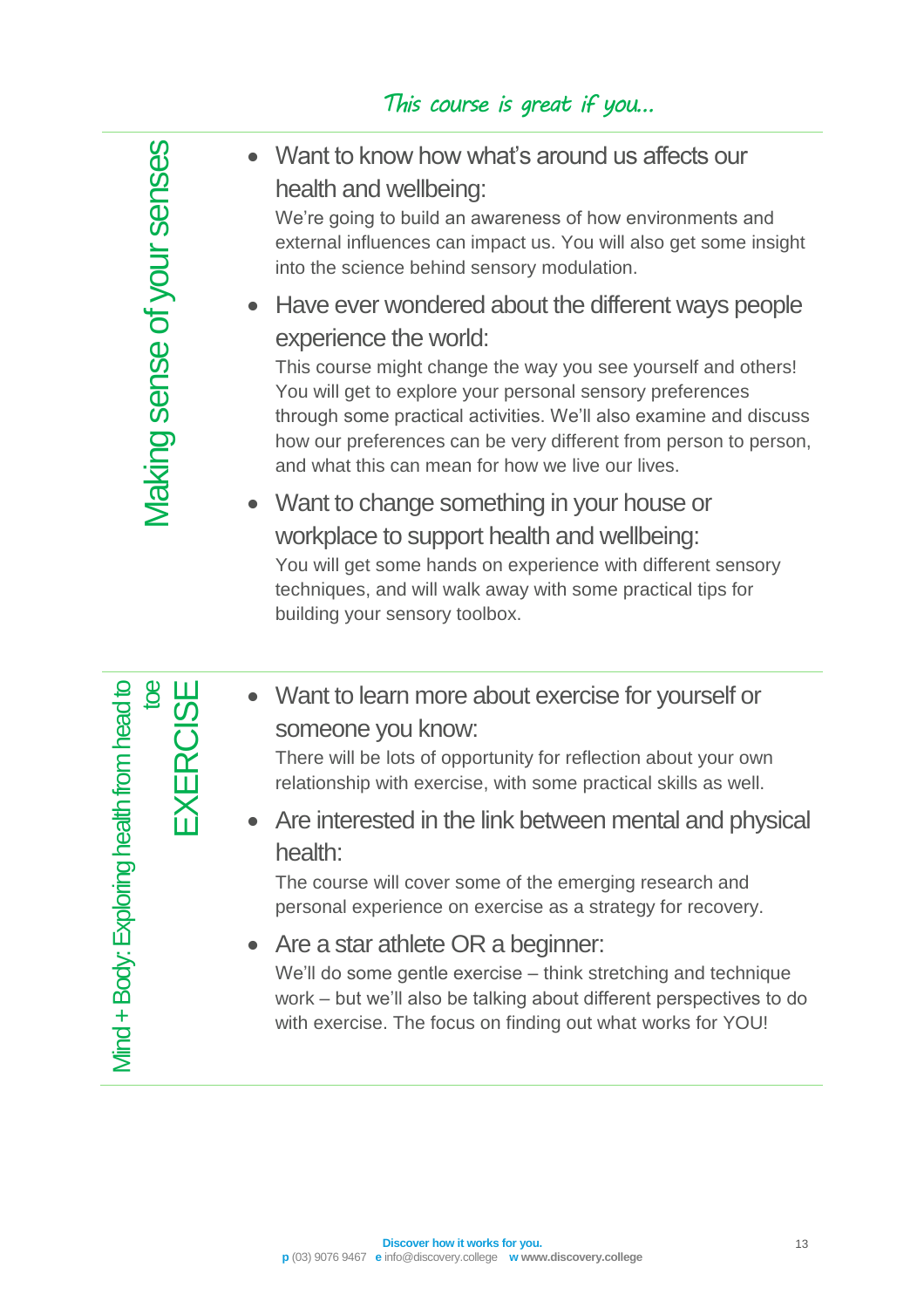- Aren't really sure what mindfulness is: Mindfulness is about bringing our attention to the present moment with openness and acceptance. You'll learn all about it in this course.
- Are looking for strategies for managing your thoughts: In this course, you'll get to have a go at some of the mindfulness strategies and practices that are out there. The facilitators will talk you through the strategies, and you'll have the chance to talk about it with others in the room.
- Want to hear a bit about how mindfulness works for others:

There is a fair bit of research out there that shows the benefits of mindfulness. You'll get to explore some of this information, as well as hear stories from people who have found value in mindfulness practices

 Wonder how creativity might be useful for you or someone you know:

We'll talk about what creativity is, the value it brings and how people have found ways to welcome creative into their lives.

 Are interested in the link between mental health and creativity:

The course will playfully explore techniques and examples of creativity as a tool for wellbeing.

DON'T feel creative at all: We're going to talk about the different forms of creativity, and you might be surprised at the creativity that already exists in your life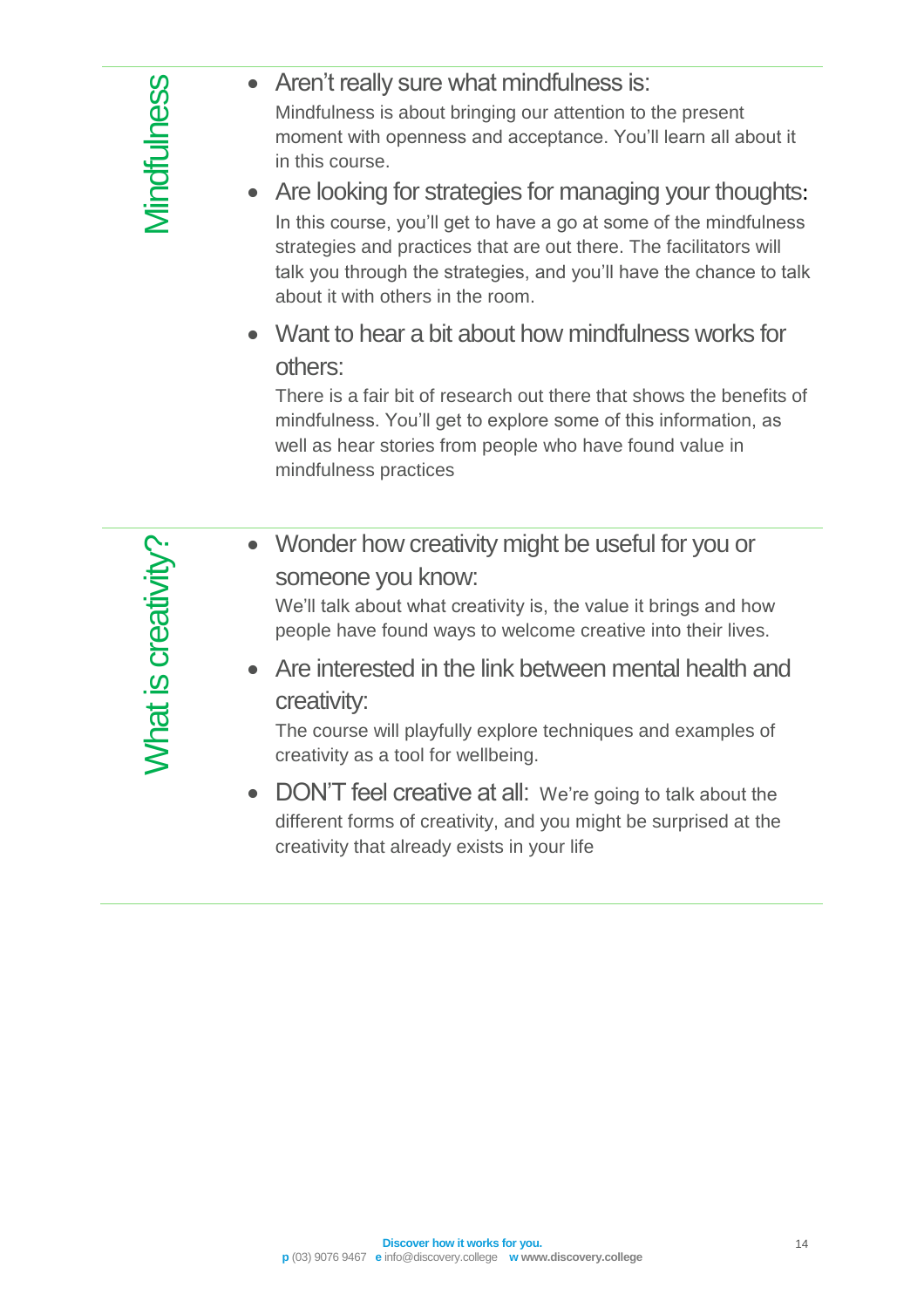# **SUPPORTING**

*How can I use my experiences to support others?*

These courses explore the experiences of people who SUPPORT others with their mental health.

| This course is great if you                                                                                                                                                                                                                                                                                                                                                                                                                                                                                       |
|-------------------------------------------------------------------------------------------------------------------------------------------------------------------------------------------------------------------------------------------------------------------------------------------------------------------------------------------------------------------------------------------------------------------------------------------------------------------------------------------------------------------|
| Would value hearing about the experience of caring<br>for someone who has supported someone with their<br>mental health: Lots of people can be connected to someone<br>who is experience a mental health challenge - this might be<br>family members, friends, professionals, or people in the<br>surrounding community. In this course you'll get to hear from<br>some of these different perspectives and have an opportunity to<br>learn from one another.<br>Are looking for new insights into how we support |
| ourselves to support others:<br>At discovery college we try to acknowledge the expertise in all<br>of us. In this course, we're hoping to bring people together to<br>share in what they have learned about the impact of supporting<br>someone with their mental health.                                                                                                                                                                                                                                         |
| Think that there is hope in coming together as a<br>community to talk about mental health:<br>In coming together, we want to support you to build a sense of<br>community and inspire a sense of hope for the future.                                                                                                                                                                                                                                                                                             |
|                                                                                                                                                                                                                                                                                                                                                                                                                                                                                                                   |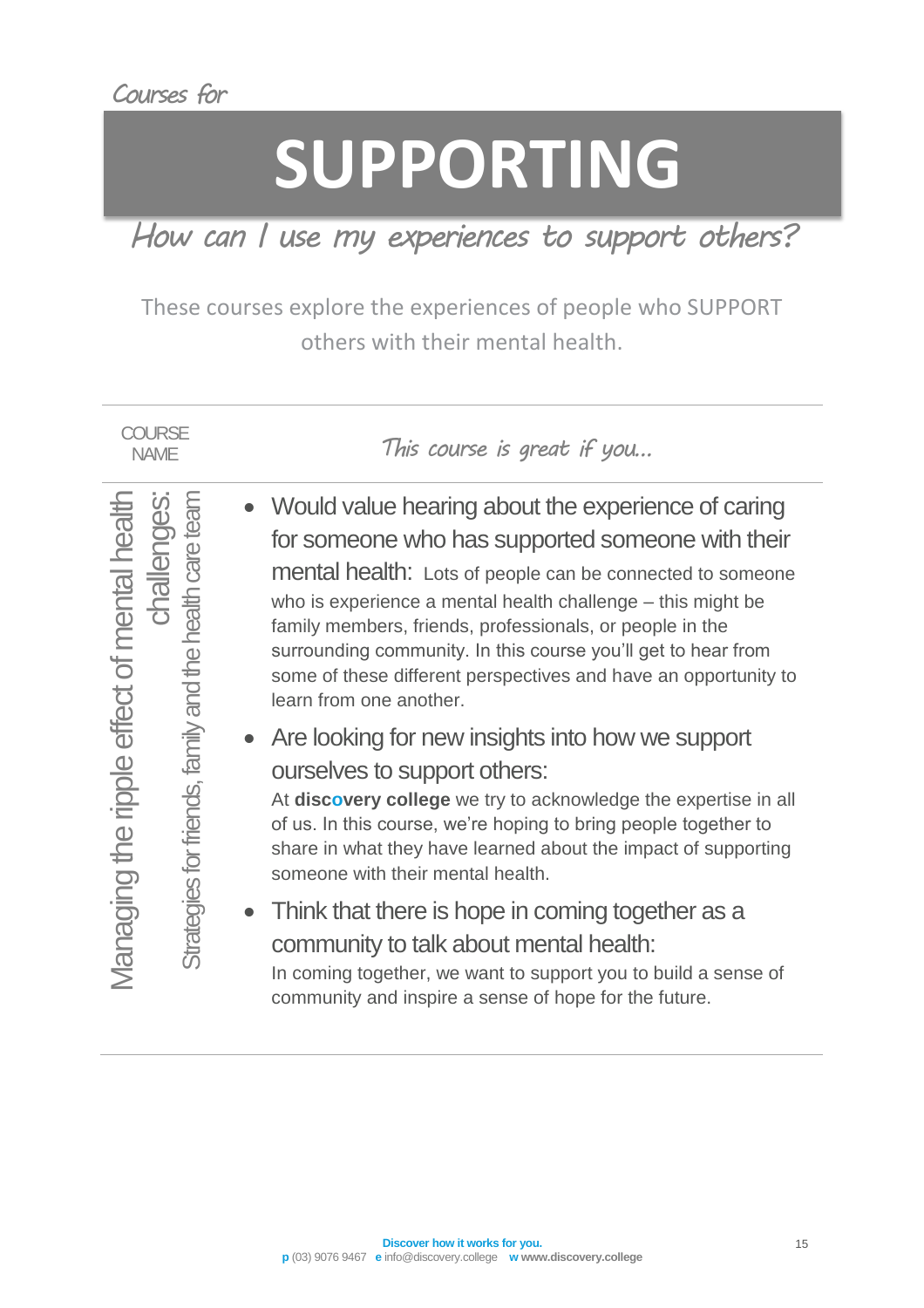# **Our Recovery Educators**

All our courses are co-facilitated by **Recovery Educators**. In any course there will be at least two facilitators. These facilitators come from two different perspectives:

#### **Expert by Experience**

has a lived experience connected to the topic of the course. What makes them powerful facilitators is not only their educational skills in the classroom but how they readily and meaningfully share what they have learned through their personal experiences to enhance the learning experiences of everyone in the room.

#### **Expert by Profession**

has studied and/or has professional experience connected to the topic of the course. They offer their professional expertise in the spirit of exploration – connecting to and making room for various different perspectives, encouraging students to come to their own personal understanding of each topic.

#### **Karen Barnett Expert by Profession**

Karen is an accredited mental health social worker with over 10 years' experience in clinical mental health settings. She is passionate about working side by side with young people, their families, and friends, to connect with their inner wisdom, and allow this wisdom to guide and nurture them through the recovery process.

#### **Bek Beddoe**

**Expert by Experience** Rebekah Beddoe was studying Professional Writing when she suffered postnatal depression. What began as a major assessment task, documenting living with and recovery from PND, became her book, *Dying for a Cure - a* 

*memoir of antidepressants, misdiagnosis and madness* (2007). Rebekah continues to write, and presents about challenges of medication in psychiatric treatment, including at the Annual Congress of the ANZ College of Psychiatrists in 2017. She really enjoys that her role at Discovery College allows for greater connection with people in a supportive, relaxed, learning environment.

#### **Case Bosdorf Expert by Experience**

Case Bosdorf is developing an understanding and appreciation of how to help and look after herself and wants to help others understand, work through and develop some understanding of their own emotional and mental needs, finding ways to challenge but support the mind and heart. She aims to share in her experiences with organisations and programs she's participated in, the mental struggles she's faced, different ways and techniques of managing through them, and how living with mental health issues affects her life and faith.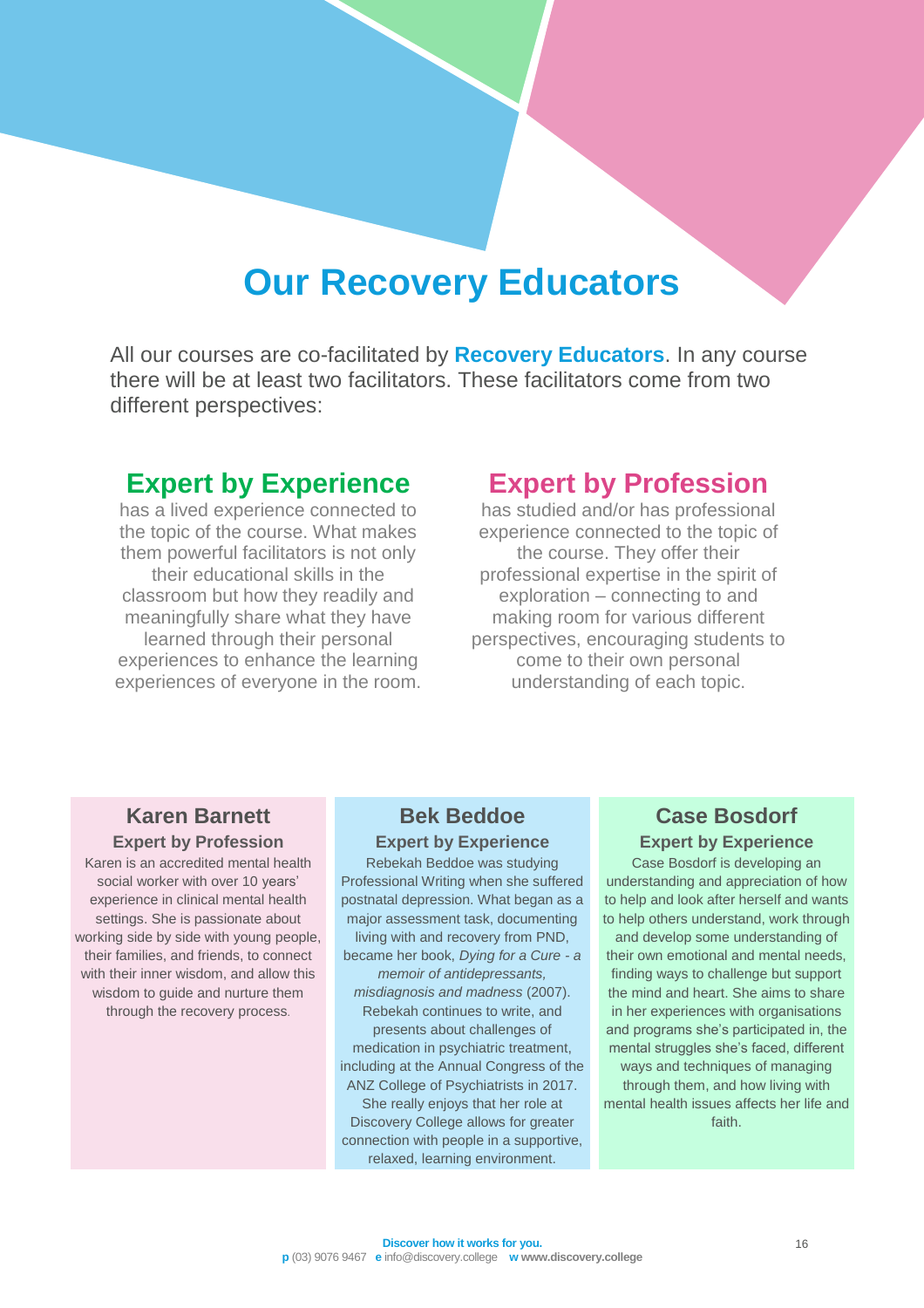#### **Troy Bryden Expert by Experience**

Troy is a peer youth worker at headspace Narre Warren and Dandenong. He enjoys fitness activities, yoga and meditation. Troy first discovered mindfulness as a tool to help him deal with VCE stress in high school and has since cultivated his interest over time with a personal practice, involvement in groups and has had experience leading groups as a volunteer.

#### **Rebecca Cook-Hamilton Expert by Experience**

Rebecca has devoted the past 10 years to a journey towards greater wellbeing. She utilises what she has learnt through her own life experiences, therapy, and strategies to manage her mental health challenges. Her toolkit includes a combination of selfawareness, sensory modulation techniques and mindfulness. She is passionate about working to encourage others to engage in their own journey towards wellness and successful management of their conditions

#### **Sophie Dight Expert by Profession**

Sophie has been working as a Social Worker for the past 18 years, and has extensive experience in supporting individuals in mental health recovery. Sophie has been working with headspace for the past two years and is passionate about early intervention and preventative support work. Sophie is looking forward to being part of the Discovery College and having the opportunity to empower individuals though education and self-discovery.

#### **Michael Cameron Expert by Profession**

Michael is a Youth Drug and Alcohol Outreach worker with YSAS who supports young people to address drug and alcohol related issues in a safe, secure and youth-friendly environment. Michael, like the Discovery College model, aims to engage young people in an environment where they can be heard and understood through a nonjudgemental and welcoming approach. Michael has a passion for advocacy as he is a firm believer that every young person should be provided with the resources and opportunity to live fulfilling lives.

#### **Andrew Cookson Expert by Experience**

At Discovery College, Andrew has a keen interest in bringing together his lived experience with mood disorders and a professional expertise as a mental health educator. He does this most notably in his work with young people. Andrew believes that the use of recovery models provides important steps for young people in dealing with their mental health challenges.

#### **Andrew Foster**

**Expert by Experience & Discovery College Coordinator** Andrew combines 20 years of working in specialist education focused roles and his own experiences with mental health challenges and overcoming addiction. At Discovery College he brings these two areas of expertise together in a way that can help others to make sense of their own experiences in a way that is engaging, interesting and inspires hope. He has a passion for people to be able to find their own unique voice and to be able to understand their life experiences in a meaningful and empowering way.

#### **Lindy Chaleyer Expert by Experience**

Lindy has worked as a Family Peer Support Worker and Carer Consultant in youth and aged mental health over the past five years. She uses her own lived experience of mental illness in her family so that families can make sense of their often new involvement with

mental ill health. Through sharing and discussion Lindy endeavours to assist families to live with less guilt, shame, grief and isolation.

#### **Paul Denborough Expert by Profession**

Paul has worked as a child and youth psychiatrist for over 20 years and has been in his current role as clinical director of Alfred CYMHS and headspace for 15 years. He is passionate about improving the accessibility and quality of mental health services for young people and their families. In his role as Recovery Educator he hopes to use this experience to foster collaboration between young people, families and professionals to help improve outcomes and minimise stigma and discrimination.

#### **Zane Friedman Expert by Experience**

For several years Zane has devoted his time to the headspace Elsternwick YAC, and previously co-facilitated peer groups as a volunteer, now doing so on a contract basis. Zane is an avid reader, writer, storyteller, and advocate for all people. Favouring the personfocused and diverse, Zane was drawn to Discovery College by its communal approach to mental health and wellness education. He believes his own education in these areas to be lifelong, and is jumping at the exciting opportunity to grow and share his expertise.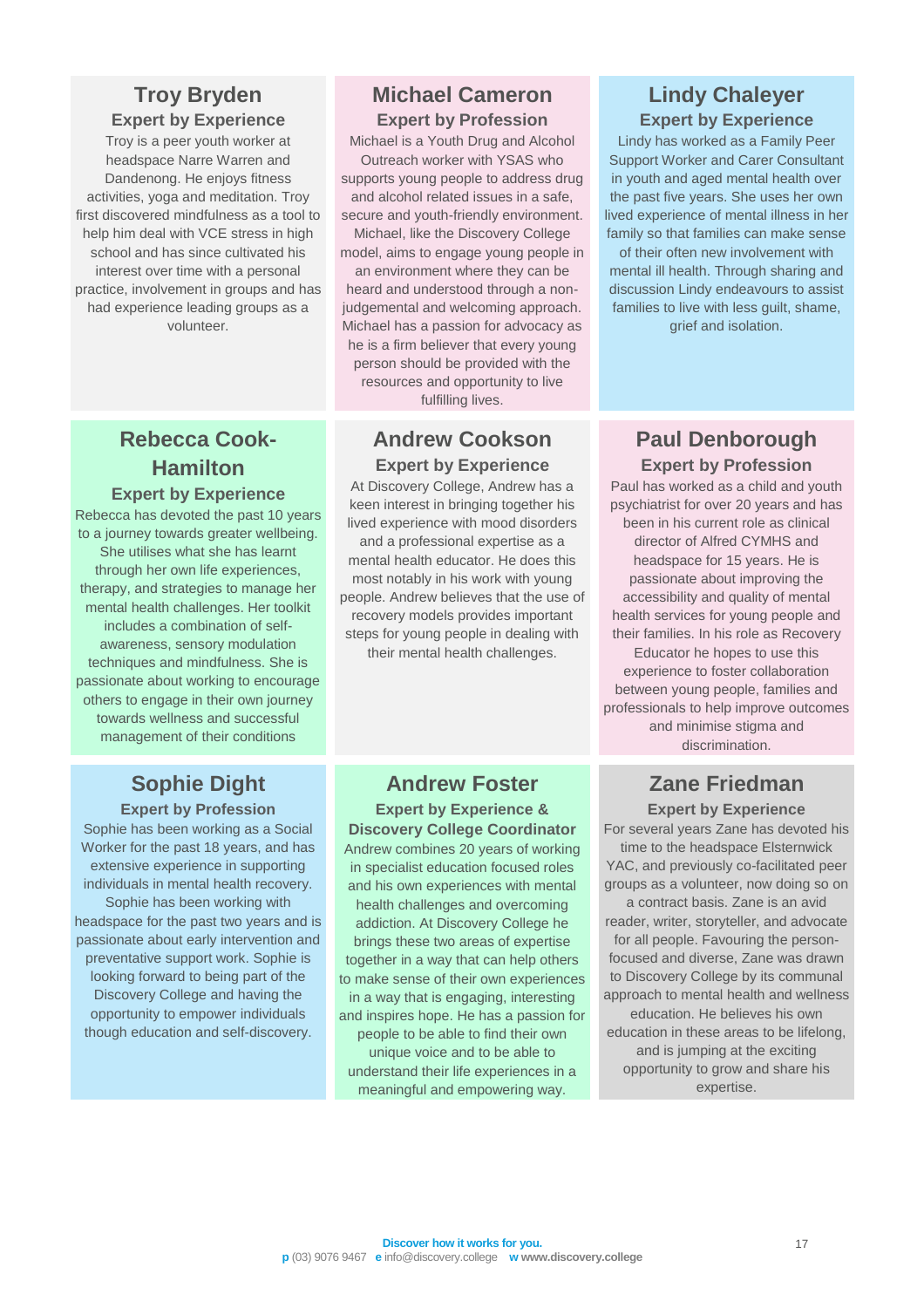#### **Samara Gray Expert by Profession**

Samara is passionate about mental health and suicide prevention, and since 2005 has sought various paths to pursue her passion and knowledge to help others impacted by mental health and AOD concerns. At the Discovery College she draws on her passion and her knowledge of suicide prevention research in the hopes of creating an opportunity to have open conversations about suicide. By creating a nonjudgemental environment and encouraging sharing, she wants everyone to feel heard, respected and empowered in their own narrative.

#### **Jacinta Halloran Expert by Profession**

Jacinta has worked for many years as a GP (now with headspace) and is also the author of three published novels. At Discovery College she combines these two areas of expertise and passion to support and inspire young people who would like to use writing as a means of expression in their mental health maintenance and recovery. She believes that creativity in all forms can help generate new insights and understanding, and makes the world a better place for everyone.

#### **Issy Holledge Expert by Experience**

Issy is hugely passionate about educating the community around her and about connecting the different parts of community. Her passion extends to Discovery College, to learning, and to educating. She combines professional experience as a peer support and youth worker with her lived experience of mental health, addiction and identity challenges. In an engaging manner, she speaks insightfully using raw, real language, believing that the practice of taking charge of our own health changes our recovery paths and our lives for the better. With an encouraging and warm manner, she holds a safe and strong presence and energy.

#### **Olivia Hunt Expert by Profession**

Olivia is an Occupational Therapist with experience in working in adult and youth mental health. She has provided psychosocial and clinical case management, with intensive interventions for people with varying mental health challenges using her occupational focus. Olivia has worked across residential services and assertive outreach; she is an advocate for hope in people's recovery and has a passion for sensory work.

#### **Prunella Howell-Jay Expert by Experience**

Prunella has lived experience with her own mental health challenges and finding herself within her recovery. She came involved with Discovery College through originally volunteering within the Youth Advisory Committee before becoming employed in a Youth Peer Position. She is passionate about giving young people a voice and autonomy within their mental health experiences. Prunella hopes that through Discovery College, young people and families can learn more about themselves to support their own and their loved one's journey

through recovery.

#### **Trent Katelas Expert by Experience**

Trent brings his experience of his own mental health to Discovery College. He has a passion to help out youth through the Discovery College courses. He brings his past of mental challenges to the table, particularly the way he coped, which gives a new perspective on coping strategies.

He likes to use those coping strategies to inspire others to explore new coping strategies they can use. Trent gets people thinking about things through open ended questions. In doing so, what people learn is from a knowledge provided from the wisdom of others, giving a deeper level of understanding

#### **Claire Harcla Expert by Experience & Discovery College Learning Consultant**

Claire is an individual passionate about education, the arts, mental health and fostering positive collaboration within communities. She has 10 years of educational experience, working across various roles, contexts and continents and is undertaking her Masters in Narrative Therapy. Claire believes that learning spaces should be a place for comfortable and open conversations where individuals are able to share their stories, changing the monologue into a dialogue. She feels that through the sharing of perspective, within an educational space, individuals are able to feel agency, connectedness and empowerment to be experts in their own story.

#### **Tim Hulett Expert by Experience**

Tim became involved with Discovery College via his involvement with Headspace Frankston as a member of their YRG (Youth Reference Group). He attended our courses as a student and developed a real passion for this style of education. Tim combines knowledge of his own mental health recovery with the ability to communicate his experiences in an engaging and relatable manner. He is actively engaged with headspace centres Bentleigh & Frankston and is training to become a full time peer support worker.

#### . **Lucy Mahony Expert by Experience**

Lucy has lived experience with mental health challenges. She strongly believes that finding inner peace and happiness begins with changing our inner workings- our minds, attitude and perceptions of our exterior world. Amongst other methods, Lucy particularly advocates mindfulness and meditation and hopes sharing her own experience with mental health and different coping strategies will help others improve, and feel a greater sense of clarity in our daily lives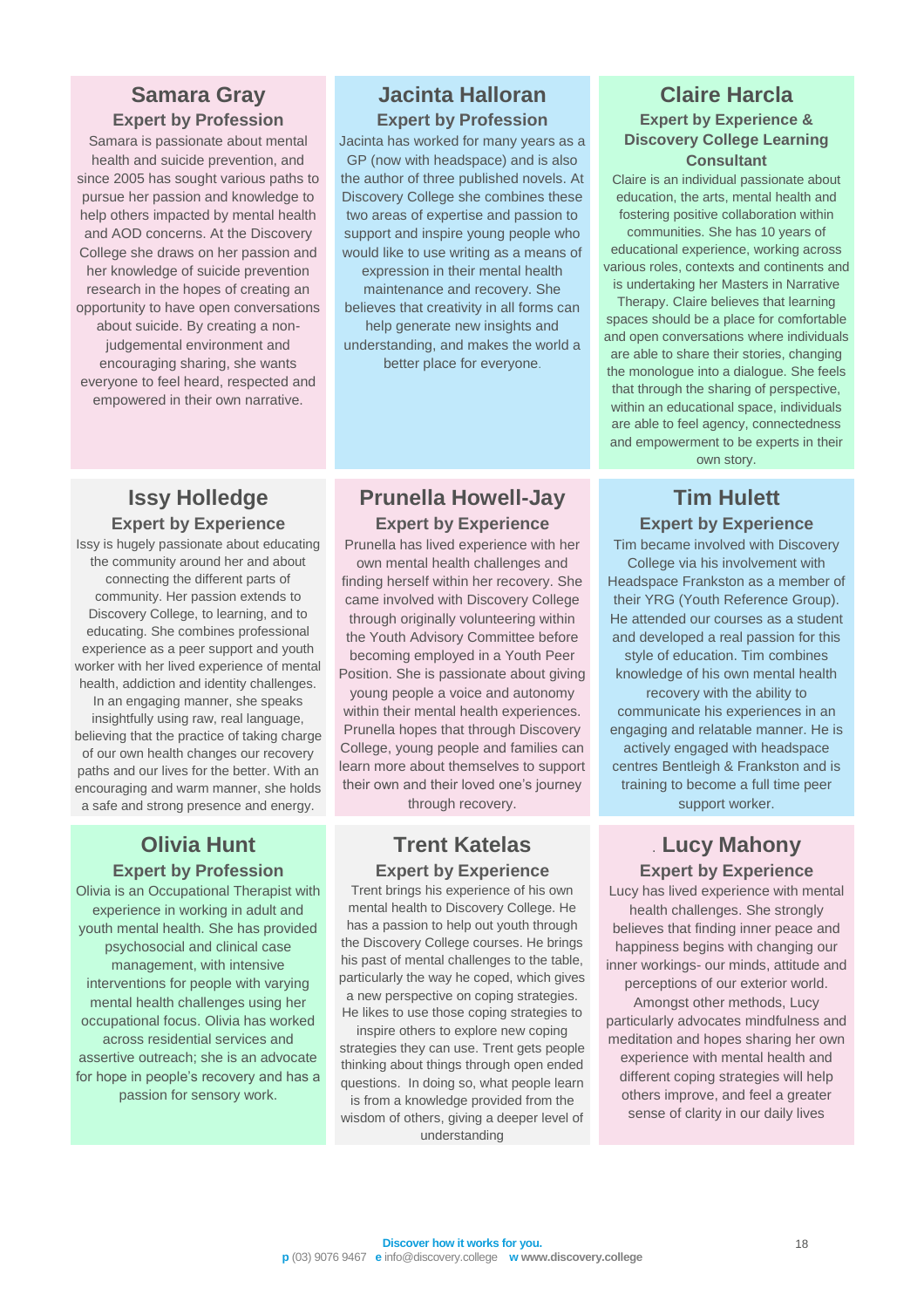#### **Josh Mardan**

#### **Expert by Experience**

Josh was drawn to Discovery College because of its different approach to education. He firmly believes that through education, you can fight adversity. Josh brings his knowledge of mental health through lived experience to the classroom. He feels that experience is a priceless commodity, and should be utilised to its fullest, helping others to gain a better understanding and knowledge of mental health.

#### **Tara McRae Expert by Experience**

Tara is currently studying psychology at university with the intention to continue post graduate studies in occupational therapy. She also has a lived experience of mental illness, and aims to incorporate this expertise in her future career. She has a passion for supporting youth in their journey of recovery, and to assist them to find a voice that is empowering and hopeful. She aims to achieve this through

Discovery College and in her future career as an occupational therapist

#### **Rebecca McCabe Expert by Experience**

Rebecca has worked in the mental health field for the last two years. Previously she was working with adults, but has always had a passion for child and adolescent mental health. Rebecca has also overcome her own mental health issues, dealing with depression and anxiety when she was younger. Rebecca brings her program development and counselling knowledge to Discovery College, helping the team to devise programs for people engaged with the Discovery College education program. She finds enjoyment in interacting with and learning from others experiences with mental health.

#### **Bianca Otto Expert by Experience & Expert by Profession**

Bianca comes to Discovery College with 7 years of personal Mindfulness practice and 4 years teaching. She has experienced many issues with her own mental health and understands the

challenges that this can bring. Bianca has taught a broad range of students from Prep – Year 12 to adults, and

understands that different ways are required to engage her students. Her approach is more of a gentle teaching style and her intention is for students to find the way to use the techniques to support them in their lives, for them to find their own unique formula

#### **Michelle Roberton Expert by Profession**

Michelle is a dietitian who has worked extensively in mental health over many years involved in treatment services & more recently in consultation support and training for health professionals primarily in the eating disorders field. She is enthusiastic to contribute to empowering people becoming experts in their own self care through Discovery

College.

#### **Anita Schep Expert by Profession**

Anita is passionate about helping others find creative ways to express various life experiences and emotions, and about helping others find hope, meaning and purpose. She has been personally touched by mental ill-health in her family. Anita began as a Secondary School Art Teacher, before retraining as an Art Therapist. Since then she has worked as a Community Mental Health Professional.

#### **Liam McCluskey Expert by Experience**

During my experience with Discovery College I wish to exemplify someone

who is open to investigating and contemplating the existence of my own subjective and objective experience. The curiosity I express contributes to an expansive perspective and philosophy which broadens my outlook. From this introspection, I wish to share my own ideas and look to form a synthesis with

a collaborative group at Discovery College. My personal experience of mental health challenges has brought up the idea of quintessential elements of awareness and education in mental health and in the community.

**Sarah R**

#### **Expert by Profession**

Sarah is an Occupational Therapist who has a passion for working with young people experiencing challenges related to their mental health and wellbeing. She has worked across a range of different settings. For the past three years she has been with hYEPP working across the Mobile Assessment

& Treatment Team and the Recovery Program. She has a passion for developing collaborative working relationships with young people and their networks, to support a transition back to engaging in meaningful activities.

#### **Campbell Thorpe Expert by Profession**

Campbell is a psychiatrist who has worked in child and youth mental health for 15 years. He has an enthusiasm for contextualising mental health difficulties within a broader social perspective and strongly believes in the importance of positive social connections in recovery. Campbell is passionate about developing services that place the young person in a central directing role in their care, working collaboratively with young people, their families and social networks. He enjoys the open exchange of ideas and building new ways of understanding together in Discovery College. Campbell also loves riding bicycles and owns seven - one for each day of the week.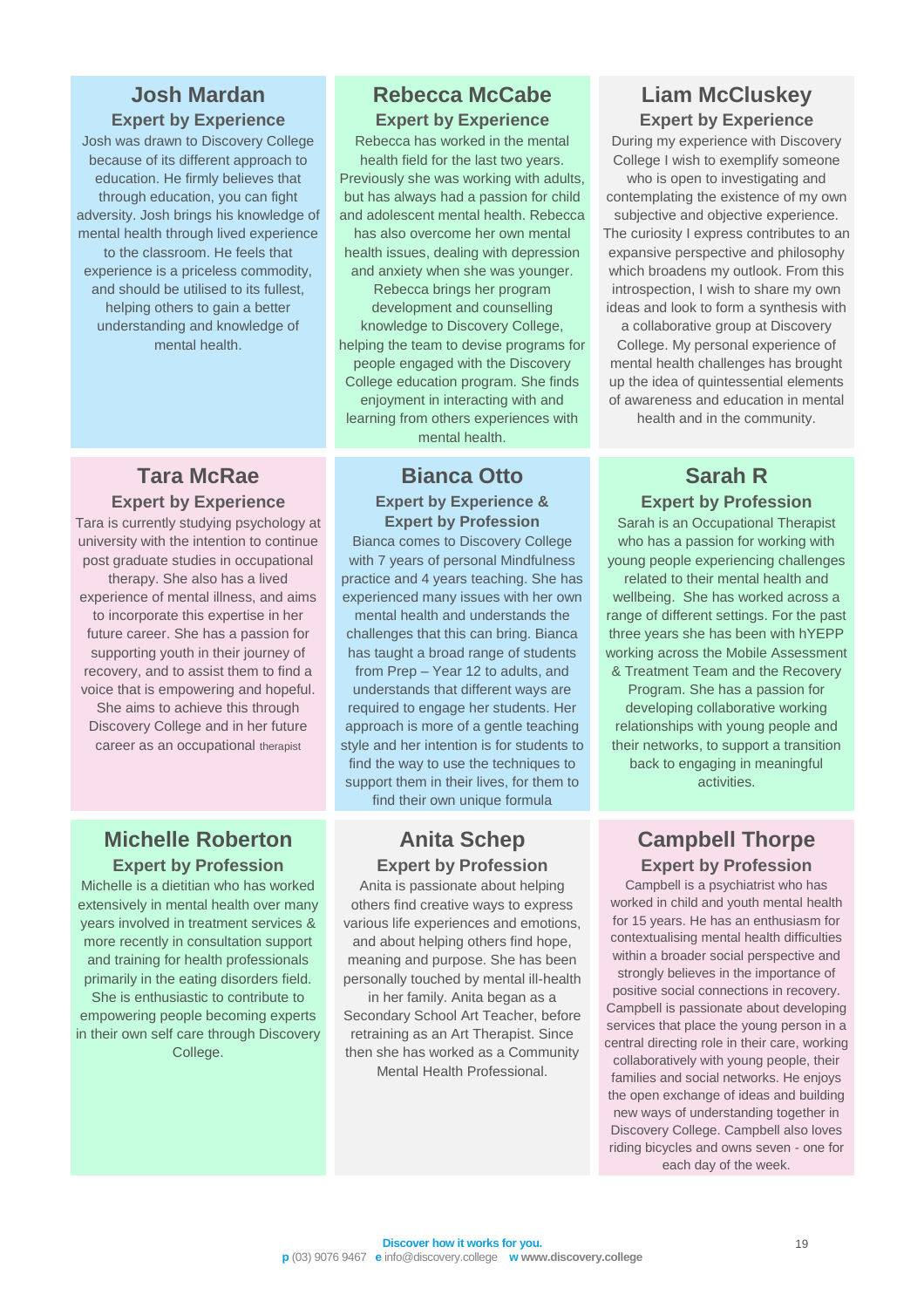#### **Lauren Van Krimpen Expert by Experience & Discovery College Learning Consultant**

Lauren weaves together many threads of her life at Discovery College – she loves being in the classroom, has a Psychology degree under her belt, has a lived experience of anxiety and depression (and as a family member of friend of people with mental health experiences, can format that hell out! She strongly believes in the power of personal connection when it comes to both education and navigating mental health experiences. As such, Lauren finds satisfaction and joy in building safe and dynamic learning environments in which people can meet and share in their own expertise.

#### **Katie Wilson Expert by Profession**

Katie Wilson is a social worker with 12 years of experience working with young people and families experiencing a range of challenges including chronic illness, bereavement and mental health. From both her professional and personal experiences, she is strongly aware of the central role that hope can play in navigating life's challenges. Katie seeks to engage in authentic relationships with young people to support them through their own individual recovery journey, working towards their goals and aspirations

#### **Shifra Waks Expert by Experience**

Shifra is passionate about working with consumers and health professionals to shift people's perceptions, to know there's no one way of looking at these complex issues. She wants to help other consumers find their voice and their way to make their own choices in life. Shifra draws on her experiences as a Peer Education co-facilitating and codesigning numerous courses at South East Sydney Recovery College and

from her research background in public health and psychology.

#### **Claire Wilson Expert by Profession**

For more than 10 years Claire worked in the health field. Since beginning a Bachelor of Occupational Therapy, Claire has naturally found herself moving into the field of mental health. With her years of experience promoting physical health and well-being, Claire is looking forward to combining her skills and knowledge from both areas to support individual experiences of mental health challenges in a balanced and nurturing way.

#### **Lauren Zelunka Expert by Profession**

For the last 4 and a half years, Lauren has worked in the Youth or AOD sector space after completing her Counselling degree. She has worked in both residential and community settings. Prior to this, Lauren worked for 10 years in the legal field, both local and overseas, with 7 of these being at Victoria Legal Aid (vulnerable clients). She now works in the prevention space with Taskforce. Lauren has a strong interest in early intervention and positive psychology for both AOD and MH, and is looking forward to bringing

this to her work with Discovery College.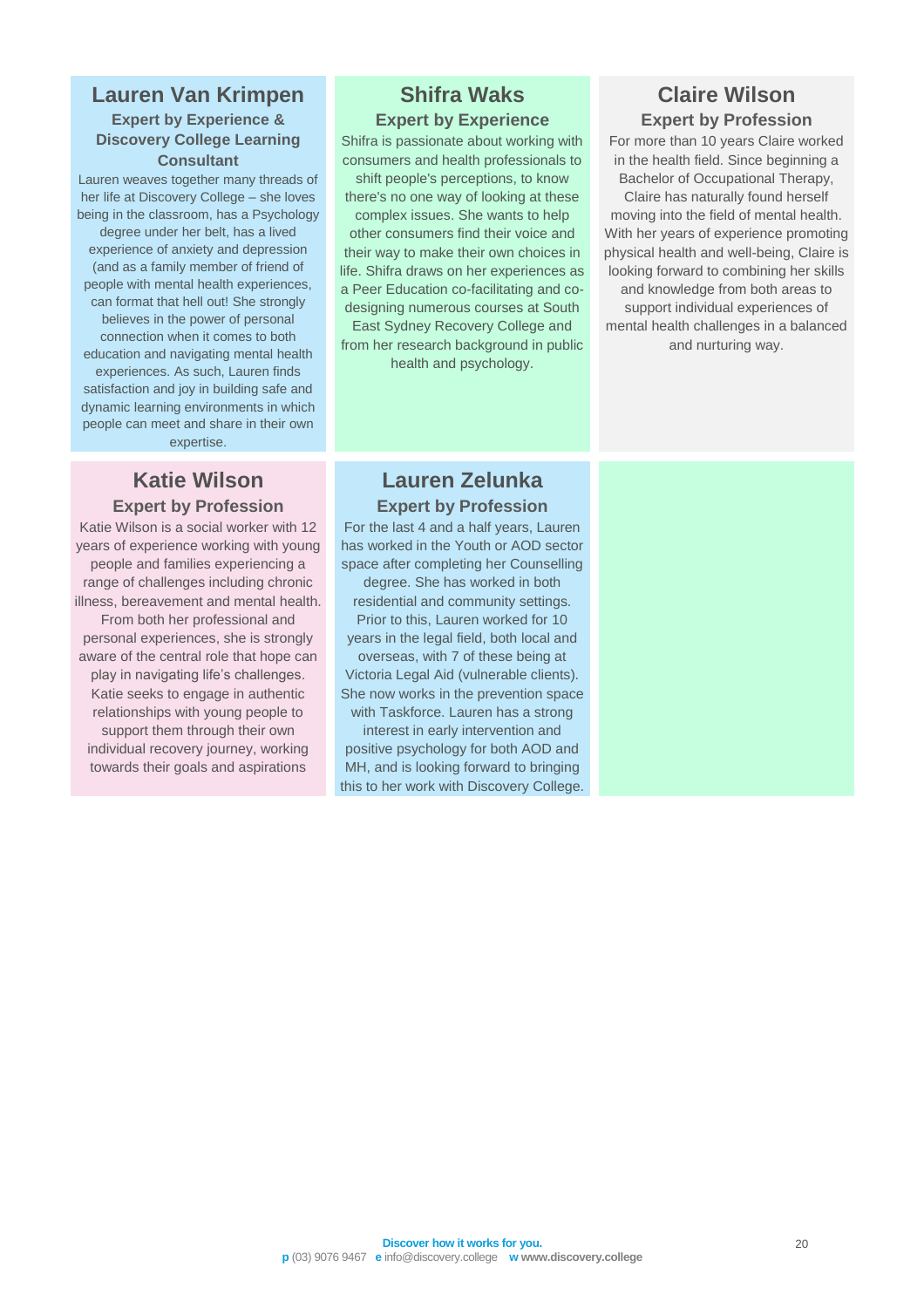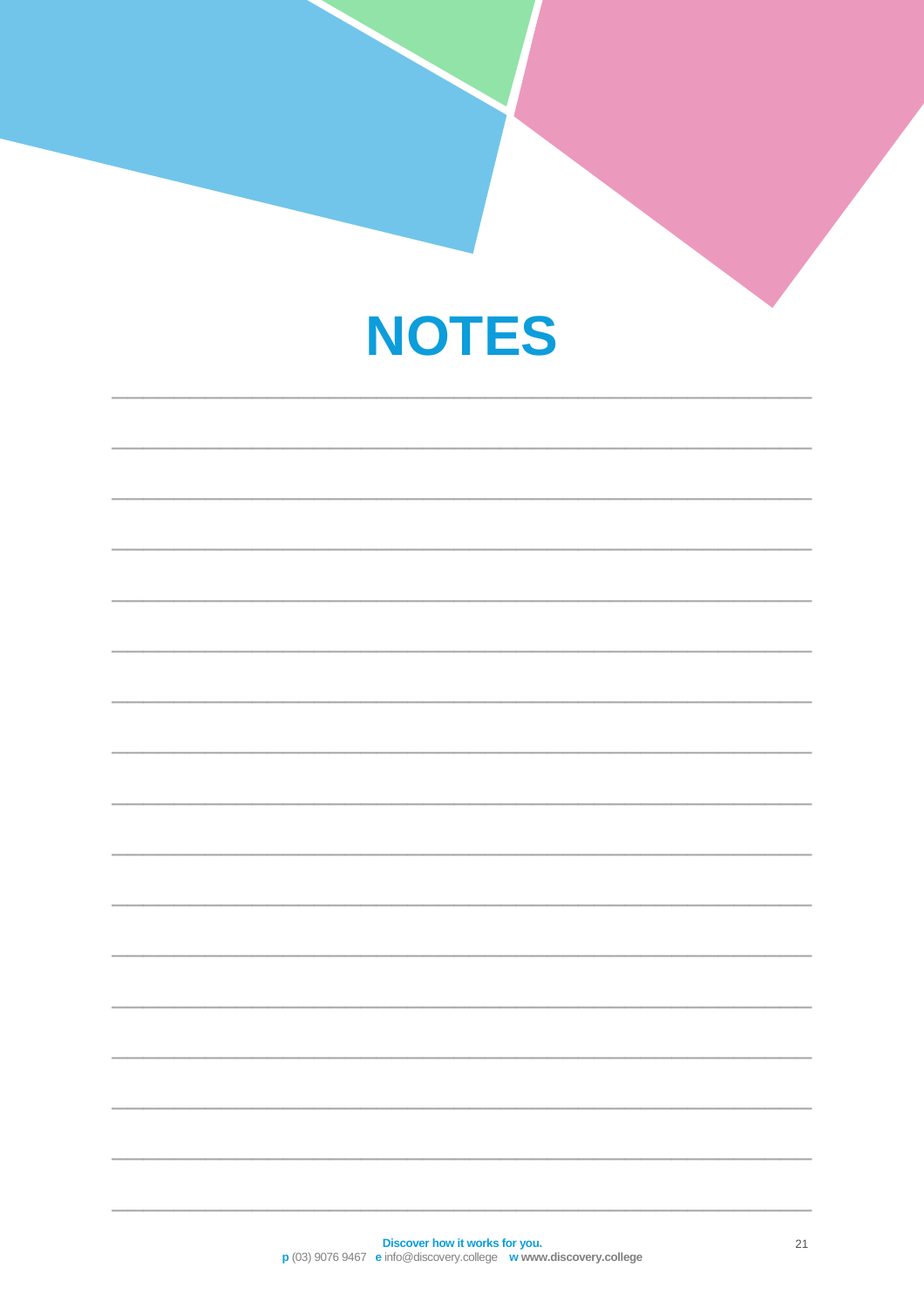